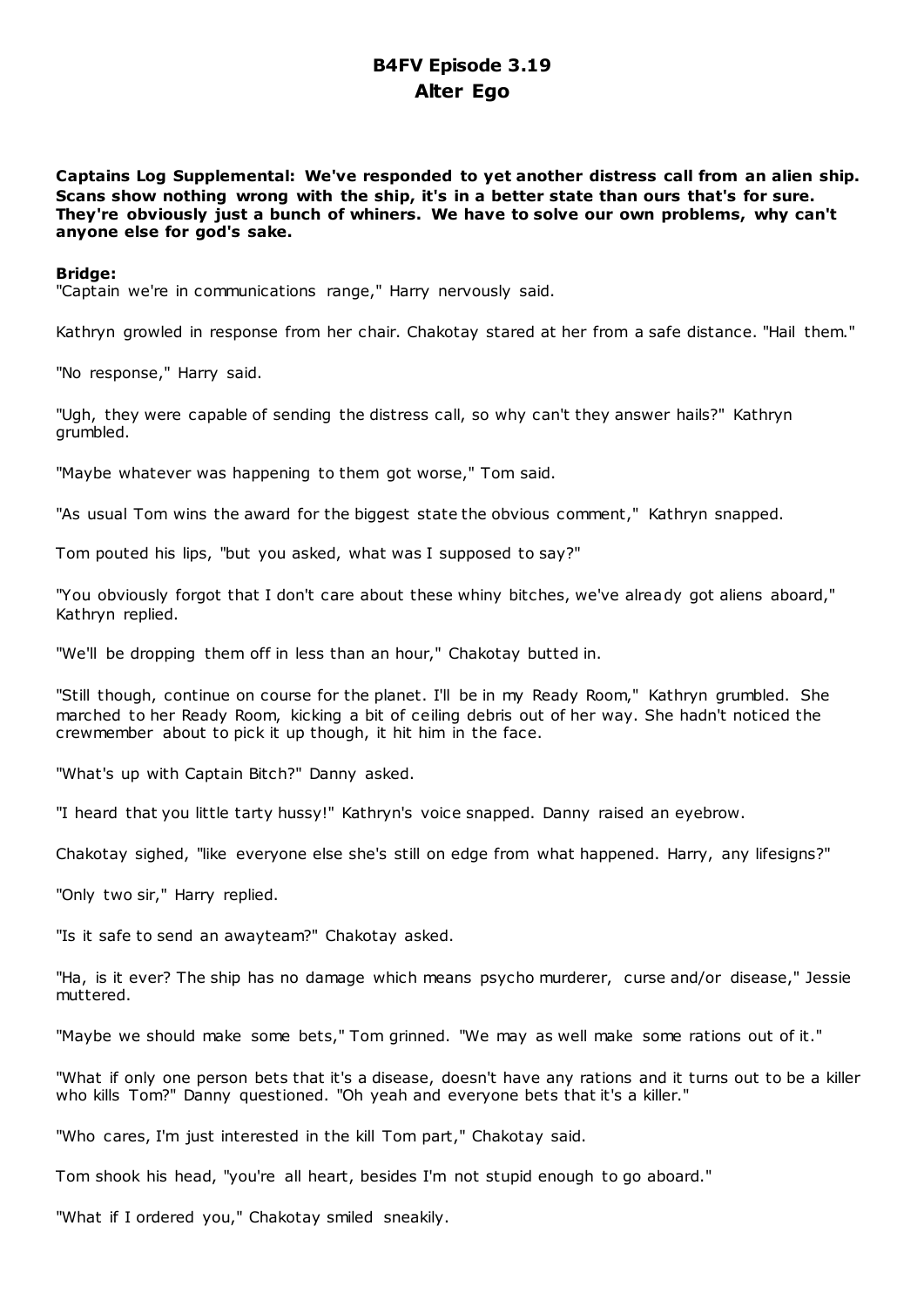"You couldn't after saying that, besides you're not intimidating enough," Tom responded.

"Oh really," Chakotay said. He walked half way to the Ready Room. "Captain, Tom drank all the coffee you hid in the Conference Room."

The bridge crew, and probably the next few decks felt the ground shake. "What!?" Kathryn's voice screeched loudly, shaking the ground even more violently.

Chakotay shrugged, "it's up to you Tom. Join the team and probably die horribly, or stay here and die horribly."

"Damn you Chakotay," Tom grumbled. "I'm not scared, she won't believe you. She'll fail to smell coffee on me cos I didn't do it." He turned around slightly then screamed hysterically. Before anyone knew what just happened, he was already in the turbolift. Kathryn now stood right next to where Tom previously sat, growling with her face red.

"I dunno, surprise me," he stuttered.

The computer responded, "please re-specify destination."

"Anywhere I told you, she'll hear me if I tell you," Tom squeaked as Kathryn edged closer. He instead decided to key something in the panel, then the door closed.

Kathryn glanced toward Chakotay, "get Security on him, now!"

"Yes ma'am," he smirked. Kathryn went back into her office. He tapped his commbadge. "Chakotay to Taylor, catch Tom and make him go on an awaymission. You should go too."

In: "Oh come on, I know you're all mad at me but it doesn't mean I should go on every bloody mission."

Chakotay rolled his eyes, "we're not sure what to expect, we need a Security team there." He turned to Tuvok, tapping his commbadge again. "Join him so he knows he's not the boss."

"Doesn't Paris out rank him too?" Tuvok said.

"Exactly, that remark was for him too," Chakotay said.

"Very well Commander," Tuvok nodded his head.

"Oh and bring one or two of our young 'cadets' for work experience, maybe Faye or Craig," Chakotay said. Tuvok left via the other turbolift next to Harry.

"Faye, isn't she still recovering from that spirit possessing her?" Harry asked.

"What about me, I still haven't recovered from that incident or recent ones either," Jessie said.

"Um I didn't ask you," Chakotay muttered.

"She only said it as you asked James," Danny said.

"Well he'll just have to refrain from getting in the way of knives, guns and endangering the team. Luckily you're not going so that'll help," Chakotay muttered.

Jessie narrowed her eyes and scowled at him. "That's not fair, he saved the ship lots of times."

"Yes and he nearly killed about thirty people in the Mess Hall just to save you, and what about the alien who was taken over?" Harry said.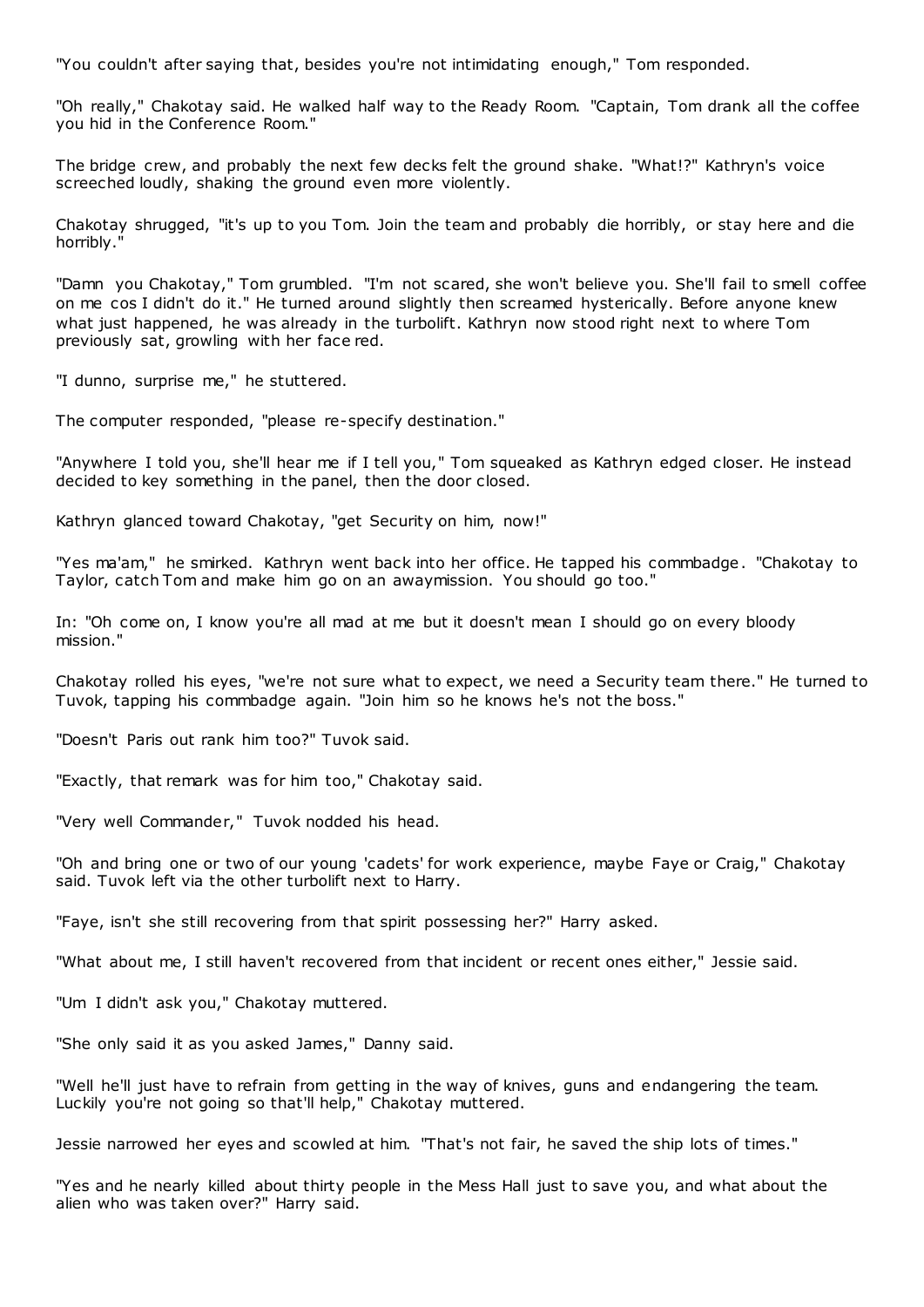"Nobody died in the Mess Hall after the explosion from what I'm told. You just expect him to save your worthless, ungrateful butts everytime there's a problem," Jessie grumbled. Chakotay opened his mouth to speak but she continued. "You're Starfleet or Marquis so surely everyone has training to avoid situations like that, but nooo you just let it all happen. Of course you waited for him to bail you out, so sorry it didn't happen."

"That's quite enough Jessie," Chakotay snapped.

"Don't deny it, you kept asking him every five minutes if he solved it. No you're just angry at him cos it's easier to do that and blame yourselves for sitting back and letting it happen," Jessie said.

"James is supposed to do this stuff though," Harry pointed out.

"Um how is demons attempting to take over your ship any different to, for example aliens like, I dunno the Borg or Kazon. There isn't any. He did try to figure out the message on his own, he stayed up all night doing that. You did nothing yet for all you knew it could have been some measly guy with a gun, which you can handle. Maybe not Tom but," Jessie said.

"Jessie," Chakotay said in a warning tone.

Jessie shook her head, "from the way I see it he had the choice between saving them by letting them kill me, and risking turning evil. Or saving me and giving the others the chance to fight back. He returned later as well."

"Go Jess," Danny quietly said.

"You're lucky he actually thought about it and hesitated at all," Jessie muttered. "Let's not forget the fact that the bomber in Engineering would have destroyed us all if he didn't warn B'Elanna. That shield they were doing wouldn't have went up in time. Anyway I'd say it should be me who's mad, not you as he worked himself almost to death to help us. If it weren't for him, let's face it we would have been dead several times over. In my opinion it wouldn't have been a great loss for some of you."

"That's enough," Chakotay snapped. "You're relieved of duty, I'm not going to..."

"Thanks, I'd love another few weeks off," Jessie said, she headed toward the turbolift.

Kathryn appeared at her door, "Jessie, a word first."

"Um ok, as long as you aren't going to join the Bitch At James club," Jessie said, following Kathryn back into the Ready Room.

"Don't worry about him Jessie, I call the shots around here," Kathryn said.

Jessie pulled a face, looking down at her belly. "Actually being relieved sounds good. People are already gossiping."

"Yes I heard," Kathryn said. "I'll tell you what, you can stay off two weeks but be paid for it, double in fact. When you return you can continue those work trials. Well it's a better idea to continue while you're off."

"Really? Why, I thought you didn't like me cos of James, what's the catch?" Jessie suspiciously asked.

Kathryn sighed, "cos I'm sick of that tattoo wearing git always thinking he's the boss, and I'm sick of the way everyone's talking about James. You and I seem to be the only ones with any sense, and no sticks up our butts."

"What about Kes, Danny, possibly Ian?" Jessie said.

"All right they can have a slight raise too," Kathryn muttered.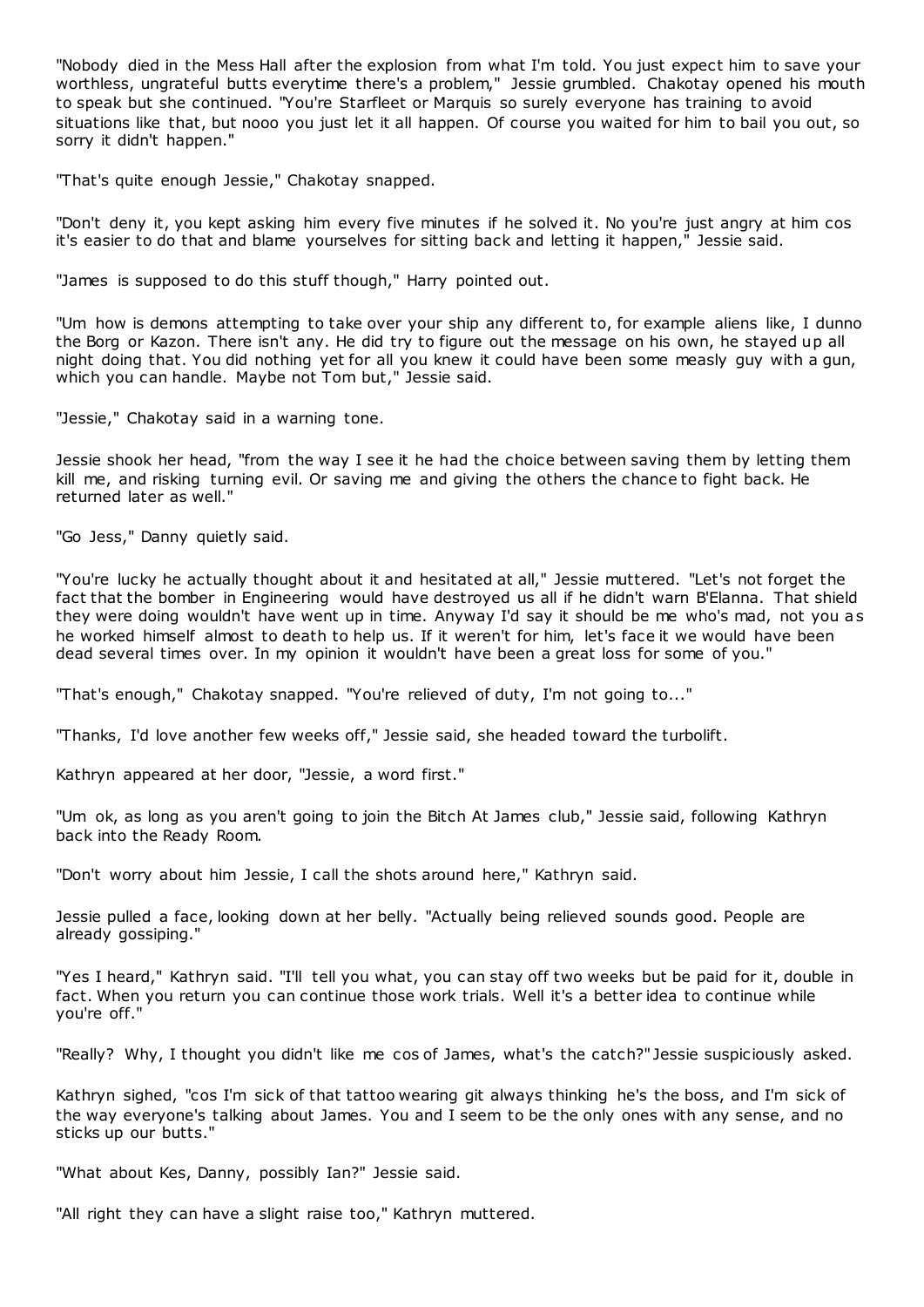"Not that I'm complaining, but shouldn't you have a more official Starfleet like reason for doing this?" Jessie said.

"Even though James did return you are still allowed to finish your paid bereavement leave," Kathryn said.

"For four weeks, wow," Jessie muttered. "Isn't it family members only?"

"Um yes, he's related to that baby, obviously the baby is yours," Kathryn said. "As for the other thing, I'll think of a reason for their pay rise."

"Thanks I guess. As for the work trials I wouldn't mind choosing which ones I do. Some of them I don't fancy doing as there's people who will see me, a lot," Jessie said.

"Hmm, there's openings in the more 'lonely' jobs - Deck Fifteen for example is quiet, you should think about the Counselling training," Kathryn said.

Jessie frowned uneasily, "not when the guy I talked to committed suicide, demon or no demon possessing him."

"Of course the demon killed him, Kes told me you, him and Christine had the same blood type. The demons probably wanted to get you to annoy James, and well with no donors alive it would have been difficult to revive you during the crisis," Kathryn muttered.

"Yeah I don't know how I'm going to tell James that, he'll freak," Jessie said. "Just as long as my baby doesn't get the same type, though I'd be able to donate to him. If he's anything like James he'd insist on the other way round."

Kathryn frowned as she sat on the edge of her desk. "It's unlikely it will, he?"

"Oh it's just a feeling. I heard you..." Jessie said.

Kathryn turned very nervous, "yes I was, long ago but it didn't really end well. No I didn't have any feelings, not really. I only had hope, it's a long story why."

"No I mean recently," Jessie said.

"Does everybody know now?" Kathryn groaned. "As I know about you it's only fair. Yes, but this time I do have a feeling. I promise to keep her away from your boy."

Jessie narrowed her eyes, "you'd better."

Kathryn smiled awkwardly in way that made her look like she was going to tell all. "Something tells me we won't have to worry about what you're worried about."

"Uh why?" Jessie said with a raised eyebrow.

"It's hard to explain, later maybe," Kathryn said. "You have my permission to go to any of the work trials you want, but I want you to have picked a job before you return. Now, maternity leave."

"I'm only five months along," Jessie said.

"I know, I just need to know in advance when you're taking it. James too, he's entitled to it as well," Kathryn said.

"It probably will be before so no one can see me. James may want to start later, so he can watch the baby solo when I have to go back to work," Jessie said. "Can I get back to you later?"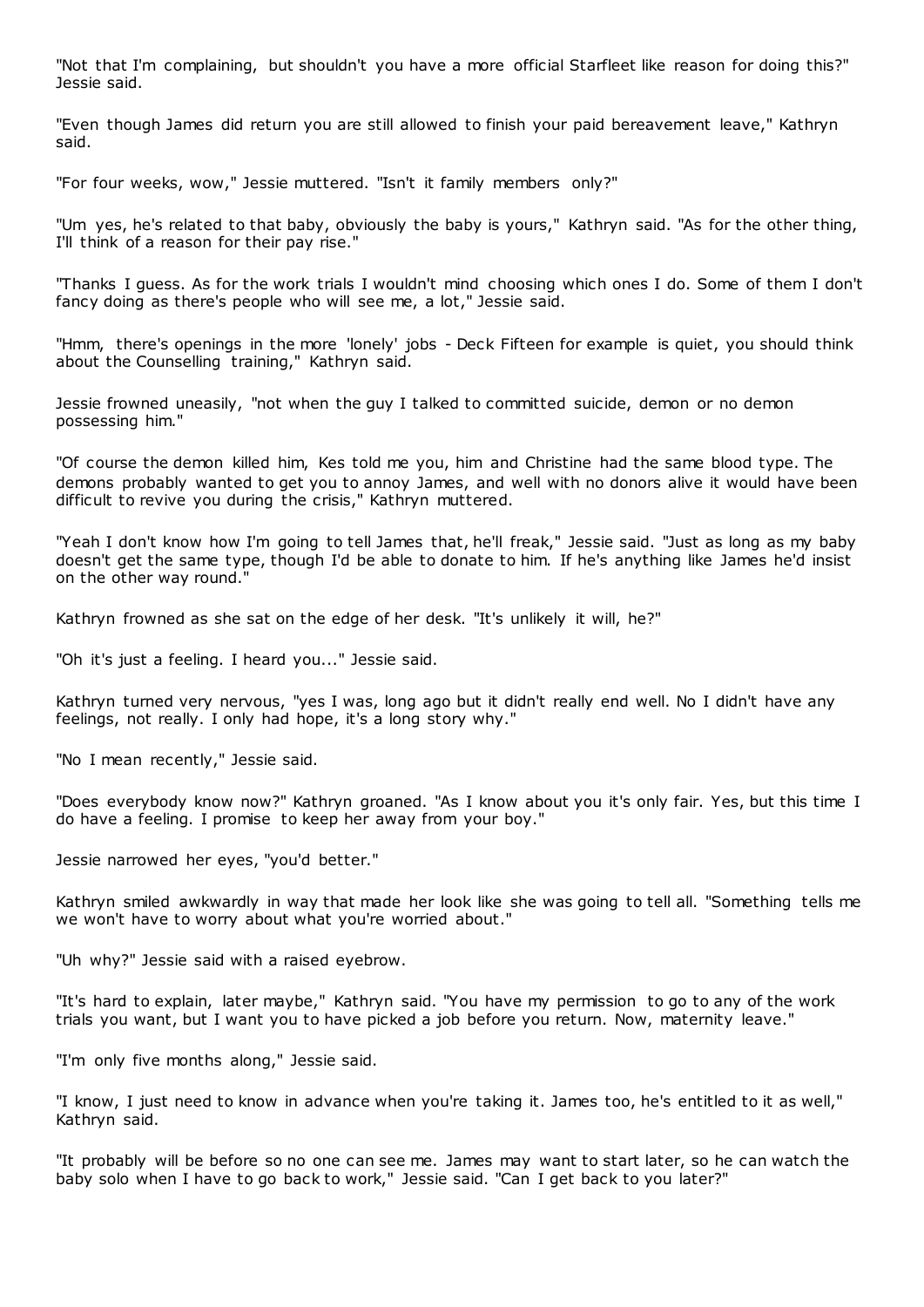"Sure, no problem. Just do me a favour, don't let everyone get to you. James did a good job, despite a few 'little' mistakes, everyone else just has to remember that he was suffering from internal injuries since he returned," Kathryn replied.

Jessie sighed, turning toward the door, "not to mention the fact that the demons did something to him to cause them. He's been easily distracted lately, he's obviously hiding something from me. Excuse me."

"Of course," Kathryn said.

### **The Transporter Room:**

Tuvok, Faye and Craig stood around waiting for the rest of the team. The younger members looked a little nervous while Tuvok was his usual calm self.

"What can we expect sir?" Craig asked.

"Unknown. There's no danger to the ship, the sensors tell us there's only two lifesigns aboard," Tuvok replied.

"My money's on a contagious disease," Craig whispered to Faye.

"Oh great," she mumbled.

The door opened to reveal James dragging Tom with him by the arm. "Ok we're ready."

"Ow god, ok, I'll go," Tom moaned.

Tuvok glanced at the transporter office. "Transport us to be as close to both of the lifesigns as possible. Set phasers to stun." Everyone but Tom and James got on the transporter pad.

"I don't have a phaser," Tom nervously said. James rolled his eyes while handing his own phaser to him.

### **The alien ship:**

The awayteam rematerialised in a wide badly lit corridor. In it an alien was sitting against the wall with his knees up in front of his chest. His hands were pressed against his own face, eyes and mouth wide open like he died screaming in pure terror. His skin had shriveled and dried up like he'd been dead for a while.

Tom knelt down next to him, "did anyone bring a..." Craig handed him a medical tricorder without looking toward the body, pulling a freaked out face himself. Tom opened it up to scan the body.

"He looks like he's been dead for weeks," James said.

Tom frowned, "he only looks it. This happened only an hour ago."

"How did he die?" Tuvok asked.

"A heart attack," Tom replied. "He looks scared as hell, this feels familiar."

Faye backed away slightly, "it really does."

"Are you sure he's only been dead for an hour? This looks like the work of that child ghost," James said.

"It does but it can't be," Tom muttered. "For one thing his skin."

"Obviously, she's moved on so it can't be her. Maybe it's the same species," James said.

"You can't mean there's two like her," Faye stuttered.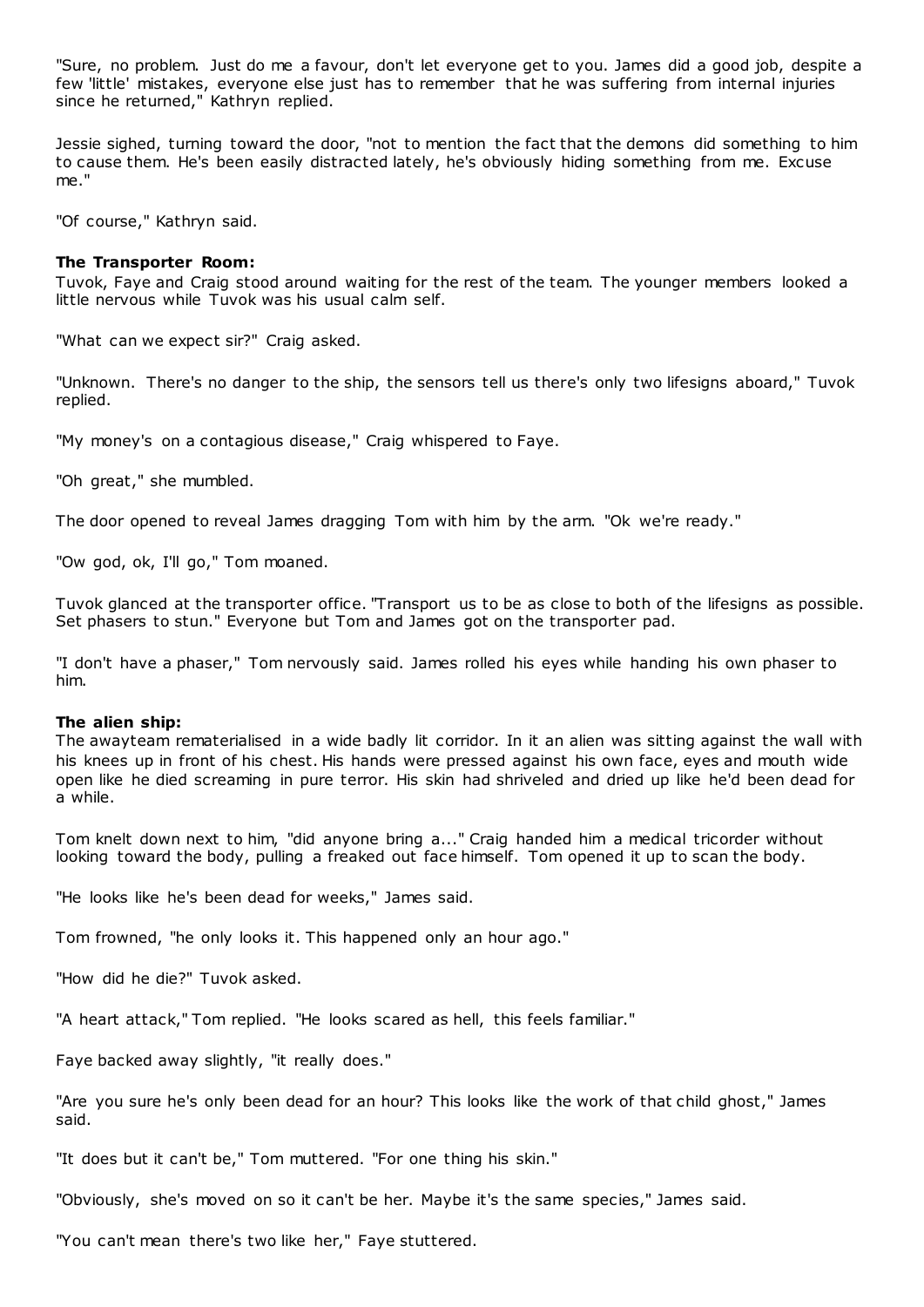Tom shook his head as he stood back up. "The readings are different. I can't explain it."

"Let's keep moving," Tuvok ordered. He lead the team further down the corridor. Other similar bodies were found lying on the ground, or sitting against the wall.

"I hope this is a disease after all," Faye mumbled.

"There's no signs of a one," Tom responded.

James opened his own tricorder, "one lifesign is approaching. The other is back the way we came."

"Approaching from where?" Tuvok asked.

"Straight ahead," James quietly replied, nodding at Craig. He took out a phaser, they both went ahead of the team. Craig was about to turn the corner, James stopped and put an arm out in front of him. "No he could be violent. I'll go."

"Ensign," Tuvok warned. "I'm the Security Chief."

"So you've said before," James said with a raised eyebrow. He slowly turned the corner. Not far ahead of him a young man was kneeling, checking one of the dead. He stood up, eyeing James looking a little crazed and scared.

"Who are you?"

"We're from a starship called Voyager, we're here to help," James said.

The man looked behind him briefly. "There's something. You must leave, but take me with you!" He yelled frantically. Just as he started to run toward him a phaser blast knocked him to the ground.

James turned around as the rest of the team turned the corner. Craig shakily lowered his own phaser. "What the hell?"

"He was going to attack you," Craig said.

"He looked more scared than angry, I don't..." James muttered.

"Ensign considering the circumstances, action needed to be taken," Tuvok said.

"Uh no, I could have handled him, he had no weapon," James said. His face tightened, "I see, I know what you really meant. Fine Commander, what should we do now?"

Tuvok tapped his commbadge, "Tuvok to Voyager, get ready to lock onto the first extra commbadge signal." Tom knelt down to put a spare commbadge on the man. "Energise." The man disappeared in a transporter beam. "Where is the other survivor?"

Tom looked at his own tricorder, "back the way we came." He lead the team back around the corner. James sighed as he hung around about two metres behind them.

They walked passed their transporter point, and turned the corner nearby where there was just a dead end, and a door on their right. A young teenaged girl lay on the floor looking badly beaten. She was crying hysterically into her arm, covering her head with the other. Tom rushed to her side, "hey, are you all right?"

The girl quickly scrambled to sit up, and move away from him. "No, keep away."

"It's ok, we're here to help you," Tom said. He put a commbadge on her arm.

"Voyager, energise on the second signal," Tuvok ordered.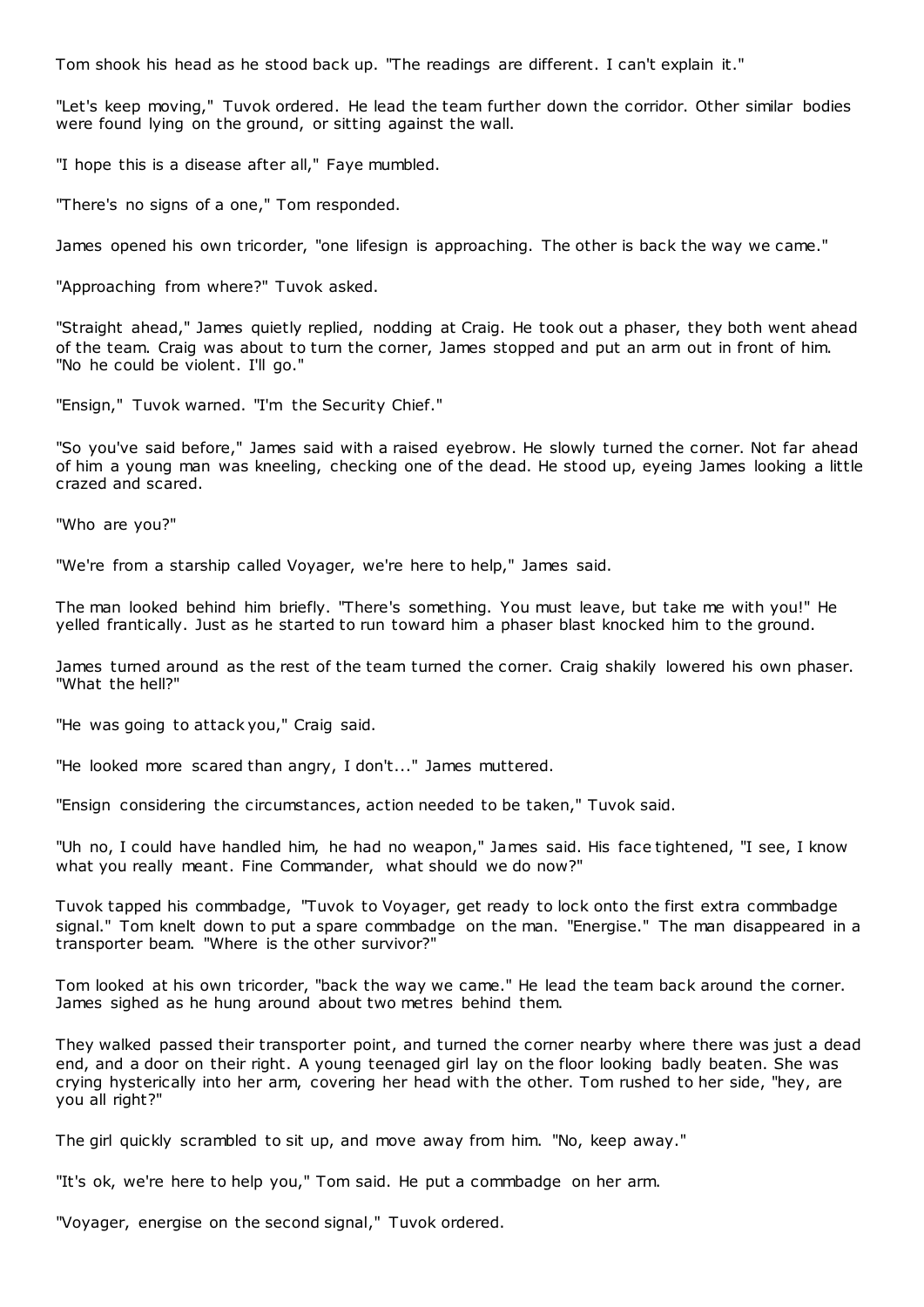Faye glanced at him with a frown on her face, she stepped backward. "One of them."

Everyone but James turned around to look at her, he of course didn't have to. "I just know it, one of them did it," she stuttered.

"Hmm, it doesn't take a genius to figure out who my rations are on," Tom commented.

# **The Ready Room:**

Chakotay stared toward Kathryn's desk with his mouth hanging open and eyes widened. He finally shook it off for about a minute. "Captain with all due respect, I didn't tell Jessie to go on shoreleave, I relieved her of duty."

"On what grounds?" Kathryn questioned.

"Insubordination," Chakotay replied. "You heard her, she can't talk about me or the crew like that."

"Frankly I've had it up to the ceiling with this entire thing," Kathryn muttered. She stood up and made her way to collect a flask of coffee from the replicator.

"Kathryn I understand perfectly," Chakotay sighed.

Kathryn chuckled to herself while pouring herself a cup of coffee. She turned around shaking her head in disbelief. "Do you really? Not only is my son being bullied by immature half wits, but a member of my crew, who's done a lot of great things for this ship, is being harassed, humiliated for making a decision that a lot of us would hate to make. A loved one or a majority, a loved one over a majority," she muttered.

Chakotay rolled his eyes, "that's not it."

Kathryn walked over to him with her death glare on full. "Then maybe one of you halfwits should just spell it out before I order James to stop holding back and kill the entire lot of you."

Chakotay tried not to cower, failing miserably. All he could do was stand his ground. "I understand why he did that, true the majority you mentioned are very angry about it, but I'm not as I'd of done the same thing. I'm more or less in his place, aren't I?"

"I think James would have turned if he had chosen the majority Chakotay, what would you have done? Relieved them of duty?" Kathryn said. "Don't these people realise that if he'd chosen them, the bomb planted in Jessie would've killed them instead? This way he gave them a chance to fight back, which they did well might I add. Why should they be angry?"

"The crew are not angry with James for that, Kathryn," Chakotay said. "Just the select few who were in the Mess Hall." Kathryn rolled her eyes and walked back to her desk. "This is a Starfleet ship, and whether the Marquis crew like it or not they have to follow the rules. Anyone who answers back would get punished, somebody punching another, brief brig sentence. What does James get for..."

"You think the crew are angry about the way I discipline James?" Kathryn questioned, looking amused. "Then they should take it out on me, not him. You're just covering for the crew Chakotay. It's the petty thing I thought it was."

"That's only a small part of it. They're angry because they think he was responsible for the explosions, we lost a lot of people that day," Chakotay said. "What about the girl with the twins, that's getting them the most."

Kathryn's face again turned serious and harsh. "Didn't he try to help her?"

"He gave her the means to kill herself and her babies," Chakotay replied.

"Bull," Kathryn muttered. She leaned against the desk, holding the cup at her chest. "Another crewmember killed himself, one of the aliens went on a shooting spree, a couple of other aliens planted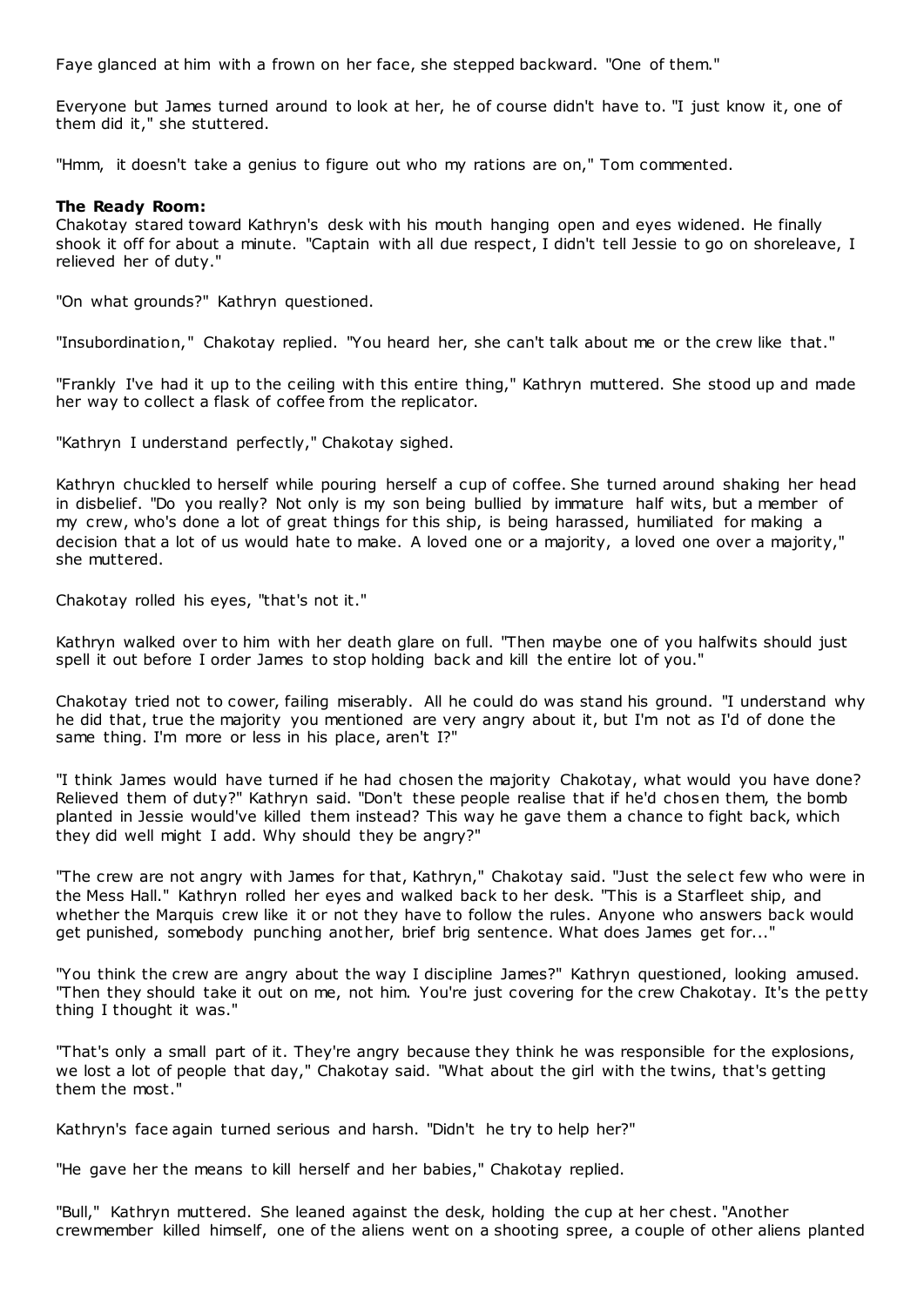bombs on themselves. Those demons were probably responsible for it all. Why would a mother kill her own children like that, why would the crewmember kill himself without warning."

"Kathryn you can't deny that the girl wouldn't have been able to kill herself if he left her alone," Chakotay said.

"True, but there was no way to know this would happen. He came to me with a lot of determination in helping this girl and children, yes he broke the rules about it but he cared damn it," Kathryn grumbled. She placed the cup on her desk and walked closer to him. "Why should he be punished for having a heart, it wasn't his fault. Oh and don't give me crap about him 'luring' the demons here either, he didn't."

"I wasn't going to say that. He was there for two weeks, he mentioned working with a demon to escape, how come it didn't warn him of this?" Chakotay questioned.

Kathryn shrugged, "I don't know, stop changing the subject."

"Kathryn, being nice and normal around him isn't working. He needs to be taught that he can't just take charge of every situation and expect to win everytime. That's why I was being hard on him," Chakotay said.

"He wasn't even around. You were talking behind his back, around Jessie who's just as protective of him as I am," Kathryn muttered.

"I wasn't talking about that incident," Chakotay said. "I admit being in the wrong there, but Jessie went too far."

"Oh there has been another incident?" Kathryn questioned.

"I'm saying everything wrong," Chakotay muttered.

"No no, you're finally saying everything right," Kathryn said. "You accuse him of taking charge of every situation, right?"

"Yes, but he does," Chakotay replied.

"Who decided that he should solve the twenty four hour message mystery?" Kathryn asked. Chakotay was about to answer but she interrupted him, "who picked him to solve the FVDA murder? Who told him to be the bait when we went back in time? Who coerced him into taking on the vampire Masters, twice? Why did he help against the Kazon takeover?"

"Other people who aren't him, and he was one of the few crewmembers left," Chakotay muttered. "There's plenty of times he didn't, but there's plenty of times where he did."

"You said it was every situation," Kathryn said.

"What's your point?" Chakotay asked.

"You people are just angry for no good reason. We'd be dead if it wasn't for him. I heard everything Jessie said on the bridge, and she's damn right. You, Tuvok, even me waited for him to solve what we thought would be an easy task for him, but it was impossible, and a lot of people were lost. It's easy for everyone to blame him, and use the Mess Hall incident to help in their argument," Kathryn replied.

"Which is?" Chakotay muttered enthusiastically.

"You tell me because I'm not sure," Kathryn said. "Doesn't matter, there's no reason I can think of that justifies crewmembers shouting slurs at him as he passes by, mutters insults loud enough for him to hear, and make up cruel rumours. Explain why all of Security keep going on strike whenever he gives them an order, even ones passed down from Tuvok, claiming to Tuvok that he never told them to do it, and actually told them to 'jump in the airlock' for example."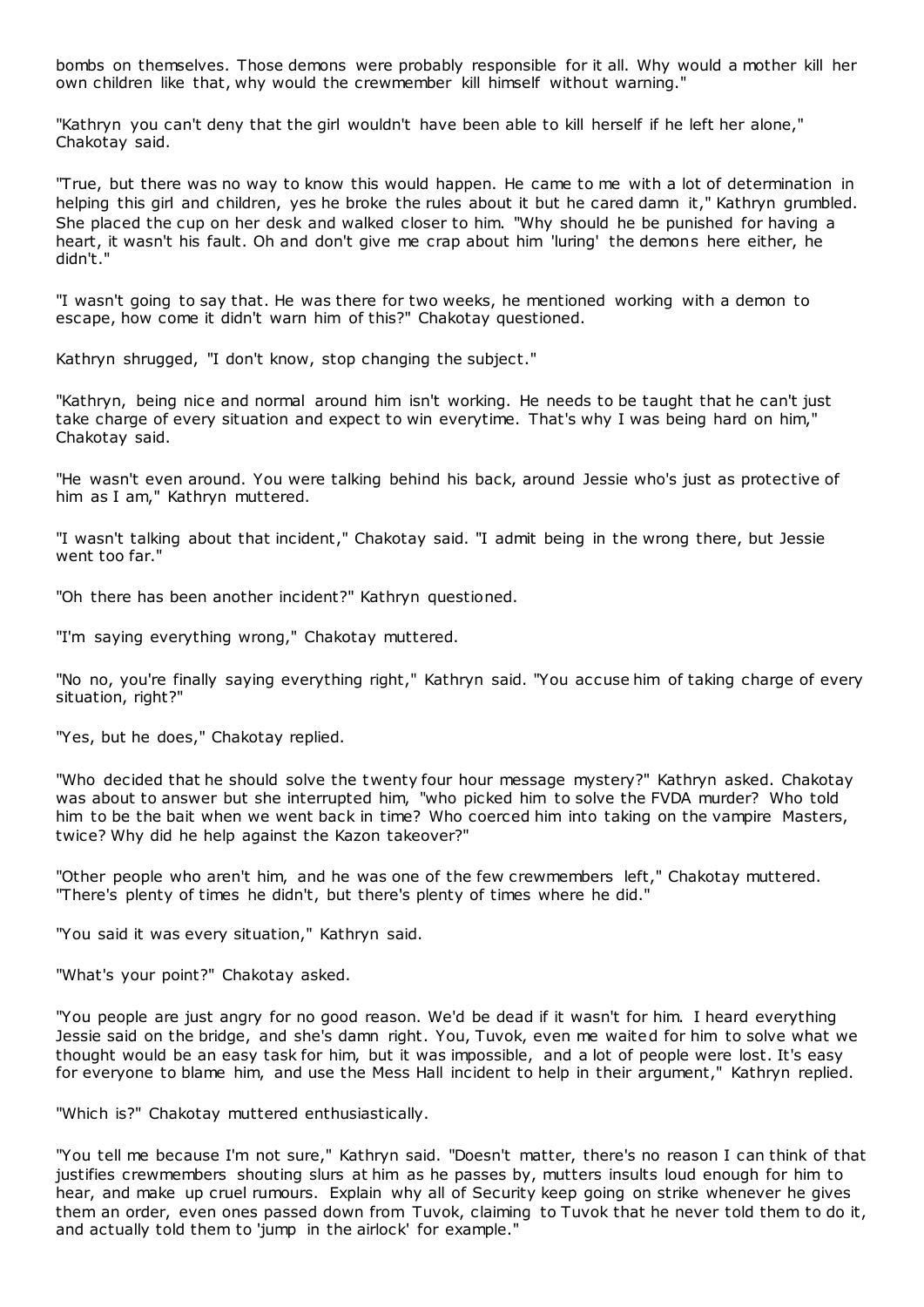"They just blame him for what happened and..." Chakotay stuttered.

"I don't like bullying Chakotay, there's no reason for it. If you don't sort this out, I'll throw anyone that even just looks at him funny in the brig. I don't care if there's only one. That includes you too, " Kathryn said. "Do you understand?"

"Yes ma'am," Chakotay sighed. "What about Jessie?"

"She did go too far yes, she'll have her two weeks. I'm just giving her personal charity, you know a donation to the baby," Kathryn said with a smile.

"That's not what you're doing, if you were it would be your rations," Chakotay said.

Kathryn moved closer so their noses were only a centimetre about from the other's. "Then I'll do that, so be it. She's pregnant for god's sake Chakotay, she needs to feed herself you half wit. I can easily override the two weeks by saying her outburst was fueled by pregnancy hormones, you can't prove it either way, my word against yours. I'd rather not embarrass you by challenging your authority when I wasn't there."

"Fine. Give her your 'personal charity'," Chakotay mumbled.

Kathryn smiled in a fake sweet way, "that's a good boy. Dismissed, you have two days to sort this out."

Chakotay turned around and walked out.

In: "Tuvok to Janeway."

Kathryn tapped her commbadge, "yes Commander?"

In: "We've returned with two survivors Captain. One has been confined to the brig, the other is in Sickbay."

"Very good. What happened over there?" Kathryn questioned.

In: "We are not sure yet Captain. It appears to be a relapse of the video file incident."

In: "Paris here Captain. The video file incident there was no signs of what killed them, besides the heart attack of course. This time there's reasons for the heart attacks, but you're not going to like it."

"I'll meet you in Sickbay, we can discuss it there," Kathryn said, tapping her commbadge. She walked out of the Ready Room. Moments later she ran back in, grabbed the coffee she left on the desk and ran out with it.

# **Sickbay:**

The Doctor stood around the main biobed treating the alien girl, while the awayteam stood around nearby.

"Ensign you should get everything you can from the suspect," Tuvok said.

James folded his arms, "I don't think that..."

"Nobody cares what you think," a patient lying on a biobed nearby muttered.

James closed his eyes in an obvious attempt to keep calm. "Fine." He stepped outside as quickly as he could.

Faye frowned as she glanced after him, she looked at Tuvok uncomfortably, "Commander. Can I be dismissed too?" Tuvok nodded at her. She didn't waste any time in leaving as well.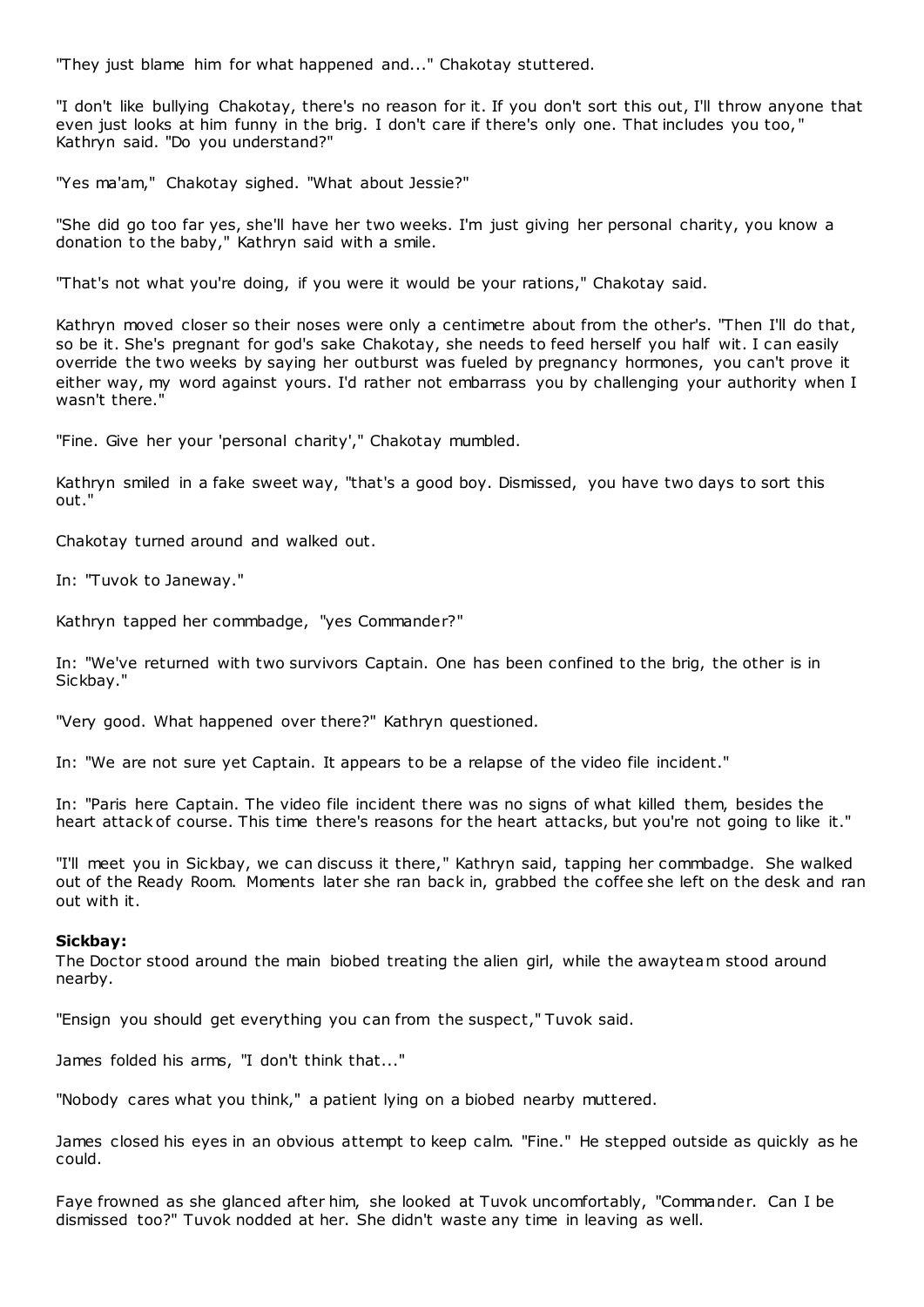The patient nearby grunted in pain as Kes patted him on the arm, she smiled sweetly. "Oh I'm sorry, I forgot that was the arm I haven't treated yet." She picked up a regenerator to treat the arm.

The Doctor made his way over to Tuvok, Tom and Craig. "Her injuries are easily treated but they were brutal. It looks like somebody or some people beat her until she went unconscious."

"Who can blame her for being a bit freaked then," Tom commented.

"Indeed," Tuvok said.

Tom groaned, "stop saying that, it's really irritating." Tuvok responded by raising an eyebrow.

Craig fidgeted slightly, "is it wrong to find her cute?"

Tom shrugged his shoulders, "why cos she's probably a tad older than you. No, she is cute."

"Lieutenants you are dismissed," Tuvok said.

"Good going Craig," Tom muttered. He and Craig shuffled out.

"Thank you Commander," the Doctor sighed.

"Mr Anderson is a seventeen year old human male, his behaviour recently is most expected," Tuvok said.

The Doctor smiled, "and Mr Paris only acts like a seventeen year old human male."

#### **Deck Nine:**

The turbolift doors opened, James and Faye stepped out of them. Faye was talking very shyly to him, "I can't hear her, and I can usually hear everyone."

"Remind me never to think around you," James said.

Faye smiled slightly, "that's harder than you might think."

"Could you hear the guy we captured? They're the same species so in theory you shouldn't be able to," James questioned.

"I could, that's the thing. It was just her," Faye mumbled.

Two crewmembers stopped in front of them. "Excuse me, I uh," the female one said.

Faye and James both stopped as well. "Go, there's a guard already," James said.

"Right," Faye mumbled, she continued on.

"What is it?" James asked the crewmember who spoke.

The girl looked at him with worry in her eyes. The guy beside her walked around him and decided to wait about two metres further down the corridor. "It's been a bit scary around here, I'm worried something'll happen to me."

"Oh, I really doubt the demons will attack again. It's best not to think about it," James said.

The girl sighed, "yes well, I expected that." She raised her shoulders meekly. "Maybe if I slept with you, then maybe I'd be safe if I'm ever taken hostage. If I'm lucky the people who'll die in my place will be people who've gotten on my nerves, or the entire ship maybe." She laughed, so did the other crewmember as she walked over to him. The two continued on her way, leaving James again to hold himself back from punching the wall.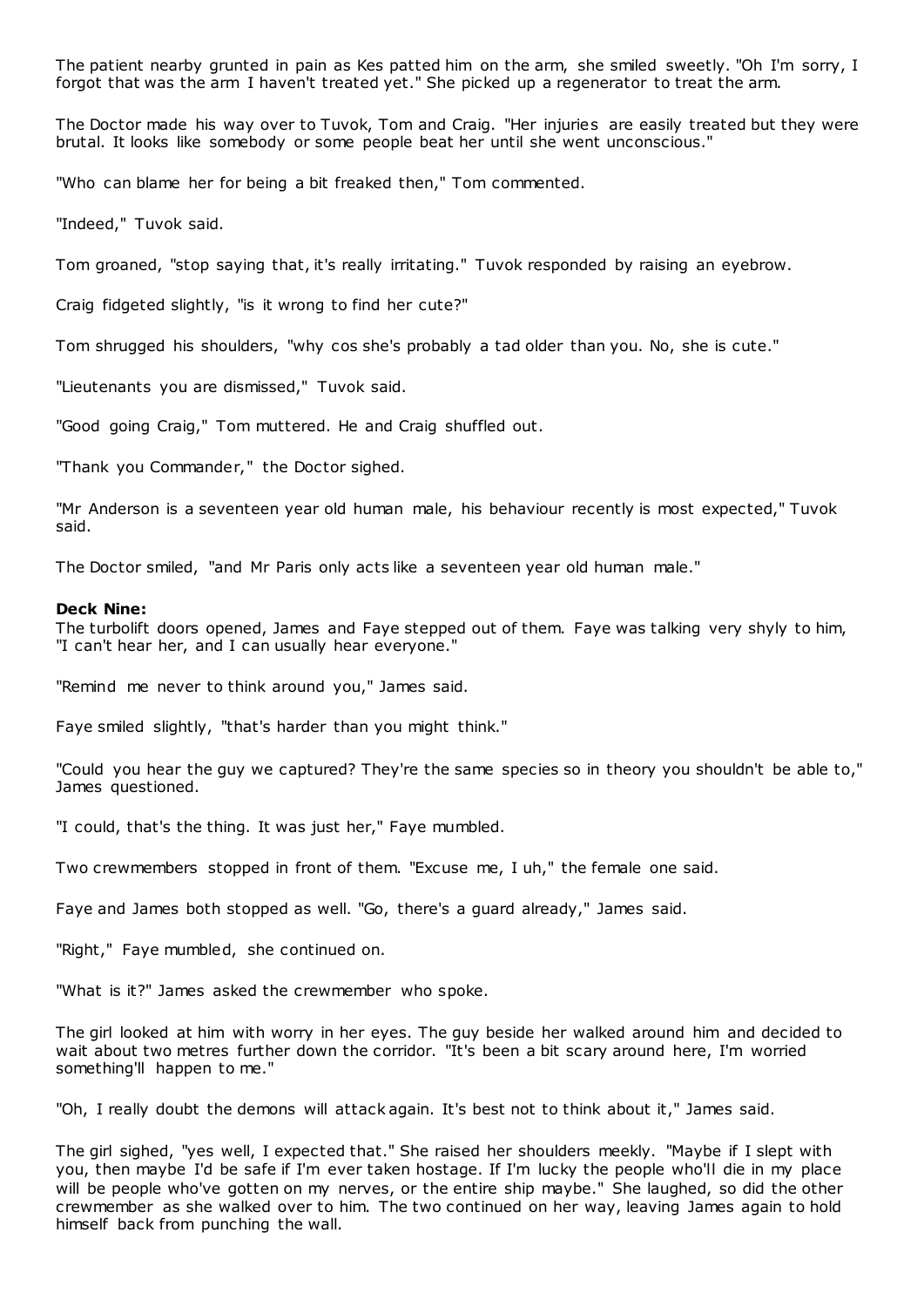### **The Brig:**

The alien man from the ship sat on the bed inside the cell, Sid and Foster stood guard, well more or less. The two were more focused on bickering. Faye stood in front of the brig looking like she was getting a headache.

"Uh, I don't mean to sound rude but will you quit staring at me?" the man grumbled.

Faye placed a hand across her forehead, "huh? Oh, right sorry."

James stepped in, this made Foster freeze on the spot. Sid smiled in victory.

"Well anything?" James muttered.

"I've gotten the impression that the guy's a bit, uh, angry about the lock up and Craig shooting him. Then he got freaked out by me looking at him," Faye said. "Now I have a headache from those two arguing in their head and with their mouths."

"I'll take it if you want," Sid said.

"Fine you can try," Faye sighed.

"Just hang in there until I've finished questioning him, please," James said.

"Ok I'll try," Faye mumbled while massaging the centre of her forehead.

"What happened on your ship?" James asked.

The man smirked at him, he climbed to his feet. "Why should I tell a person who shoots people in need?"

"That wasn't me. That was the young trigger happy kid who was on his first Security themed awaymission," James muttered in response.

"I have a question of my own then," the man said. "How many survived?"

"Only two, you and a girl," James replied.

The man's face turned a few shades paler, "a girl? Which girl?"

Faye frowned, she glanced at James briefly. "A young girl. Dark hair, she looked like she had been beaten," James replied.

"You left her behind didn't you?" the man muttered angrily. "Tell me you left her behind!"

"No she was beamed to our Sickbay," James said.

"You've just made the biggest mistake of your lives, believe me, because you'll never make another one," the man said. He laughed, "so much for rescue, ey?"

"You think it was her?" Faye questioned.

The man laughed, "I don't just think it. I saw it with my own eyes."

James sighed, "what do we call you?"

"Yanan, you?" the man muttered. "And don't say Voyager or whatever you called your ship."

"James, that's Faye," James replied.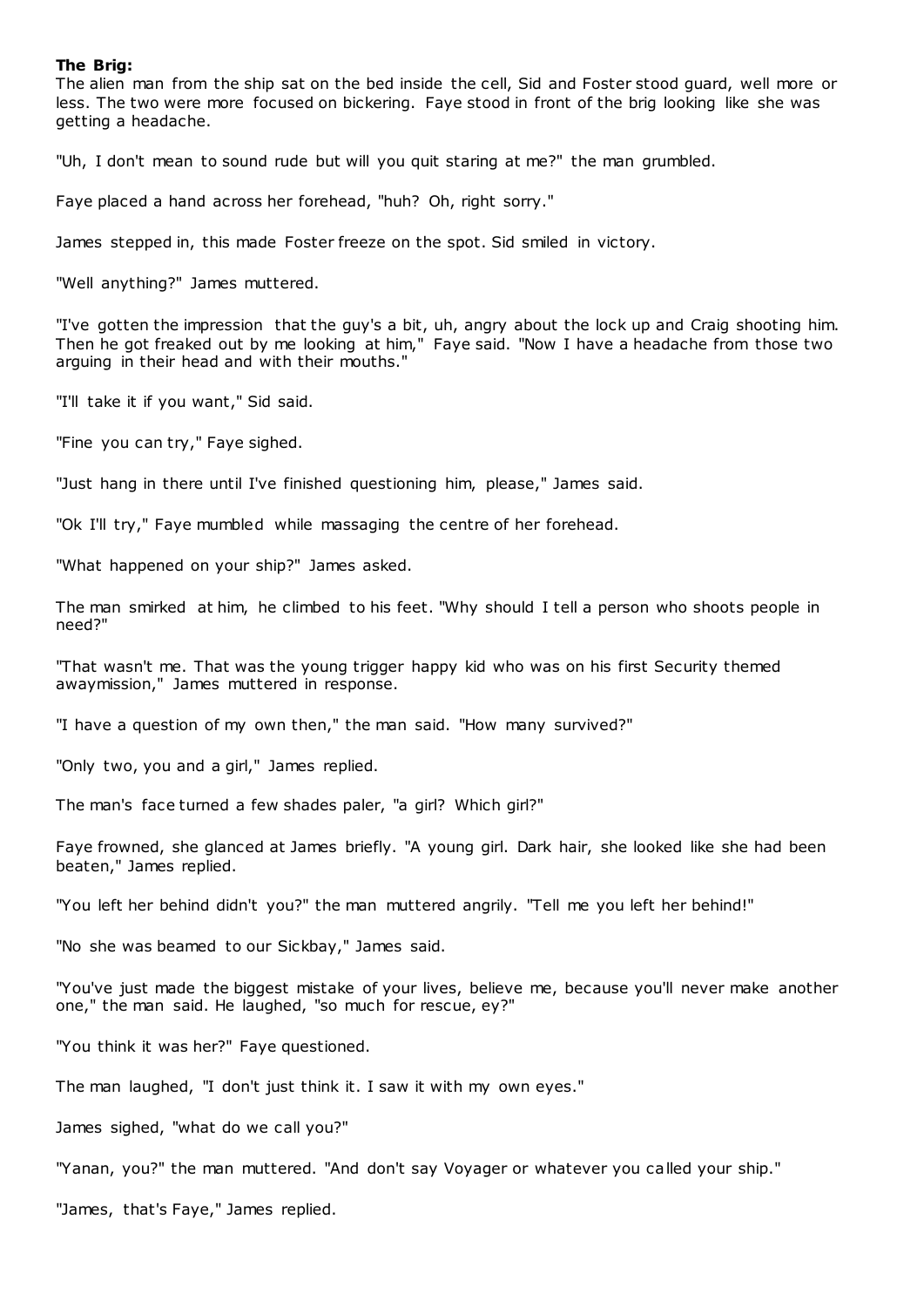Yanan smiled, "you don't believe me, do you? You have two survivors of a crew massacre, one of them looks like a sweet innocent girl who's been beaten. I don't blame you."

"Ok why was she beaten?" James asked.

"Beats me, I wasn't around," Yanan replied. "A lot of strange things were happening, some people do act stupidly out of fear."

"What the hell does that mean?" James questioned.

Faye looked at him, then gestured her head toward Foster and Sid. They both walked away. "I really don't get this. He's really sure that it was the girl but he doesn't seem to care about the crew. He's angry and well, you know what anger does to you," she whispered.

"So you're saying it could be either of them?" James asked.

Yanan began pacing again, muttering angrily to himself. "Really going to die this time."

Faye frowned slightly, "when you asked why she was beaten, all I got was a typical bully response. You know attacking something different, afraid of."

"Act stupidly out of fear, he said that," James muttered.

"It probably was him," Faye whispered.

"I really doubt it. Those deaths were strange, something about this doesn't scream murder. I don't think it was either of them," James said.

"I never thought of that one. Damn headache," Faye muttered.

"I'll report this to Tuvok. Thanks for the help," James said before stepping out.

Faye sighed, "welcome." She slowly followed suit.

#### **Sickbay:**

"I'm sorry Captain, Tuvok asked Mr Paris to leave with Anderson," the Doctor said while treating the alien girl.

"Well then can you give me the report?" Kathryn asked, looking back at Tuvok.

"Everybody that we scanned on the ship died of high stress levels," Tuvok replied.

"Stress?" Kathryn raised an eyebrow.

"Stress, and fear," Tuvok responded.

The Doctor sighed, he walked over to the pair. "Mr Paris is completely wrong. They all died the same way the video file victims did," the Doctor said.

"But it can't be the same thing. James reported that what was causing it would never do it again," Kathryn said.

"Perhaps he was mistaken, or there is another case of this nature. If he was right about the species' spirits not passing on if they're buried, not cremated then it's logical to assume that there is more than one incident," Tuvok said.

"I doubt it. If it was common then the people on the planet wouldn't have found the deaths a mystery," Kathryn said. "It was a lot of things combined, other spirits that are not cremated probably take different actions."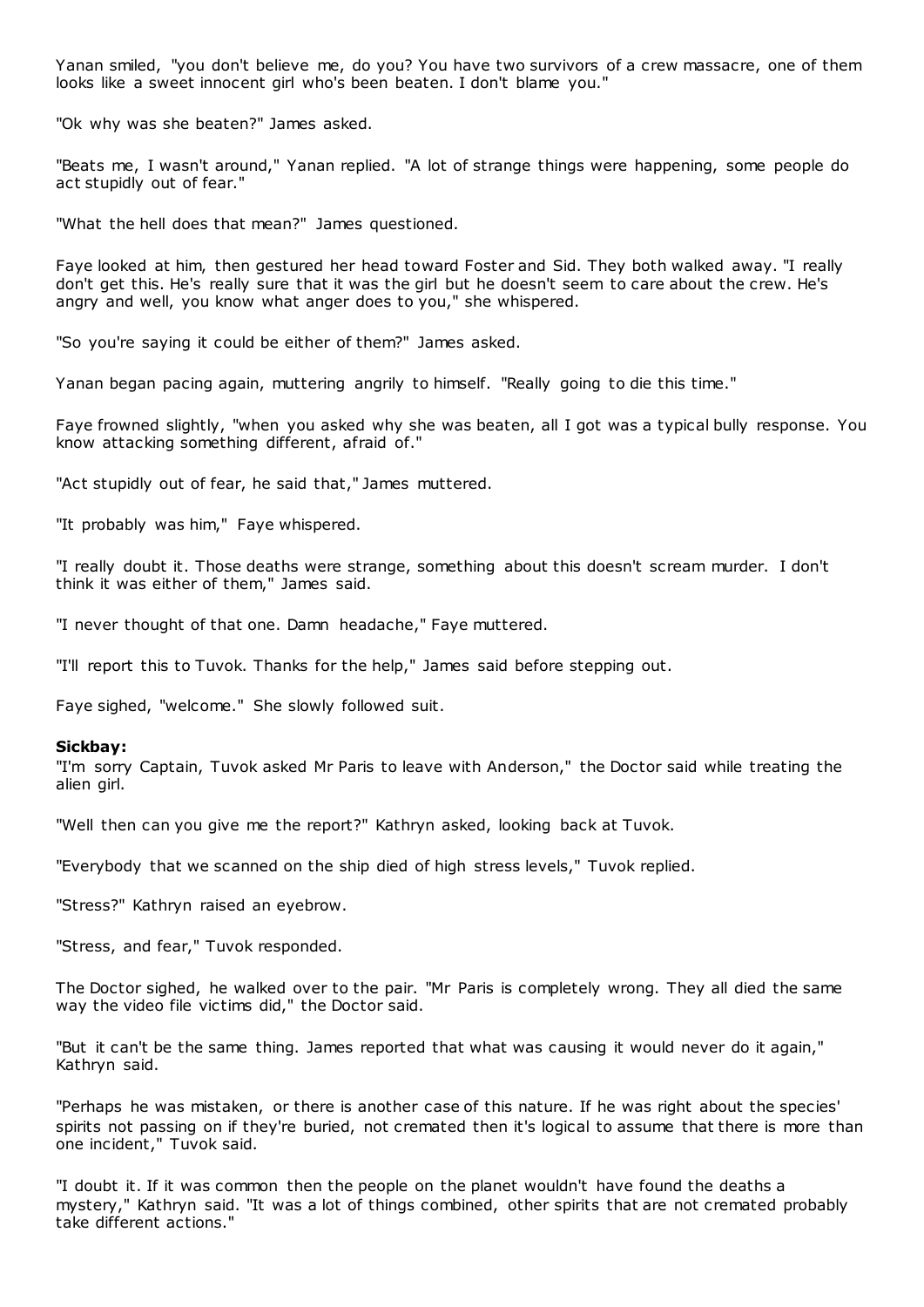"Then Mr Taylor was wrong," Tuvok said.

"Or maybe something that the crew feared greatly found its way onboard, and scared them to death," Kes said. "Remember there are other ways, this doesn't necessarily mean that it's the same thing. We ourselves had an incident where the crew had solid hallucinations of their fears. If that had kept up, and was intensified we might have ended up like them."

Kathryn sighed mostly out of relief, "she has an excellent point. Now the question is what scared them so much that it killed them? The bigger question is, will it affect us?"

"Out of experience I'd say yes," the Doctor commented.

"Then we'd better find out what exactly happened there. Doctor when will this young lady be able to talk to us?" Kathryn questioned.

"Physically she's fine now, but I'd give her a while longer to recover. She's obviously been through a lot," the Doctor replied.

"Is there any signs that the girl had been affected?" Tuvok questioned.

"She's obviously going to be traumatised by the attack she suffered. Other than that there's nothing," the Doctor replied.

"Let me know when she's ready to talk," Kathryn said.

The Doctor nodded his head, "yes Captain."

"Commander, can I ask you to take charge of this case instead of giving James the idea that it's his," Kathryn said.

Tuvok raised an eyebrow, "I didn't."

"I was told that you told him to talk to the other survivor," Kathryn said. "Take over from him, I don't want this to be another incident the crew blame him for.'

"Very well Captain," Tuvok said.

# **Deck Fifteen:**

A male Lieutenant wearing the gold uniform ducked his head as he entered one of the work rooms. Jessie followed him looking uneasy as the man was a foot taller than her, but unlike Tom he was largely built as well. Inside the work area the girl and guy that talked to James earlier were sitting at a station, discussing something.

"Maria, Jackson, you finally have a third member to your team," the tall Lieutenant said, gesturing his hand to Jessie who stood by his side. "This is Jessie."

"Hi," Jessie said.

Jackson stood up to greet her, "hi, I was hoping it would be another woman."

"Sorry to disappoint you but I can only be eye candy if I'm not looking, otherwise," Jessie muttered, she gestured her left hand at her clenched right fist.

"Ookay, we'll see," Jackson smiled.

"No we won't," Jessie said.

"Yeah Jackson, you don't want a beating do you?" Maria said.

"I'll leave you to it then," the tall Lieutenant said, turning to leave.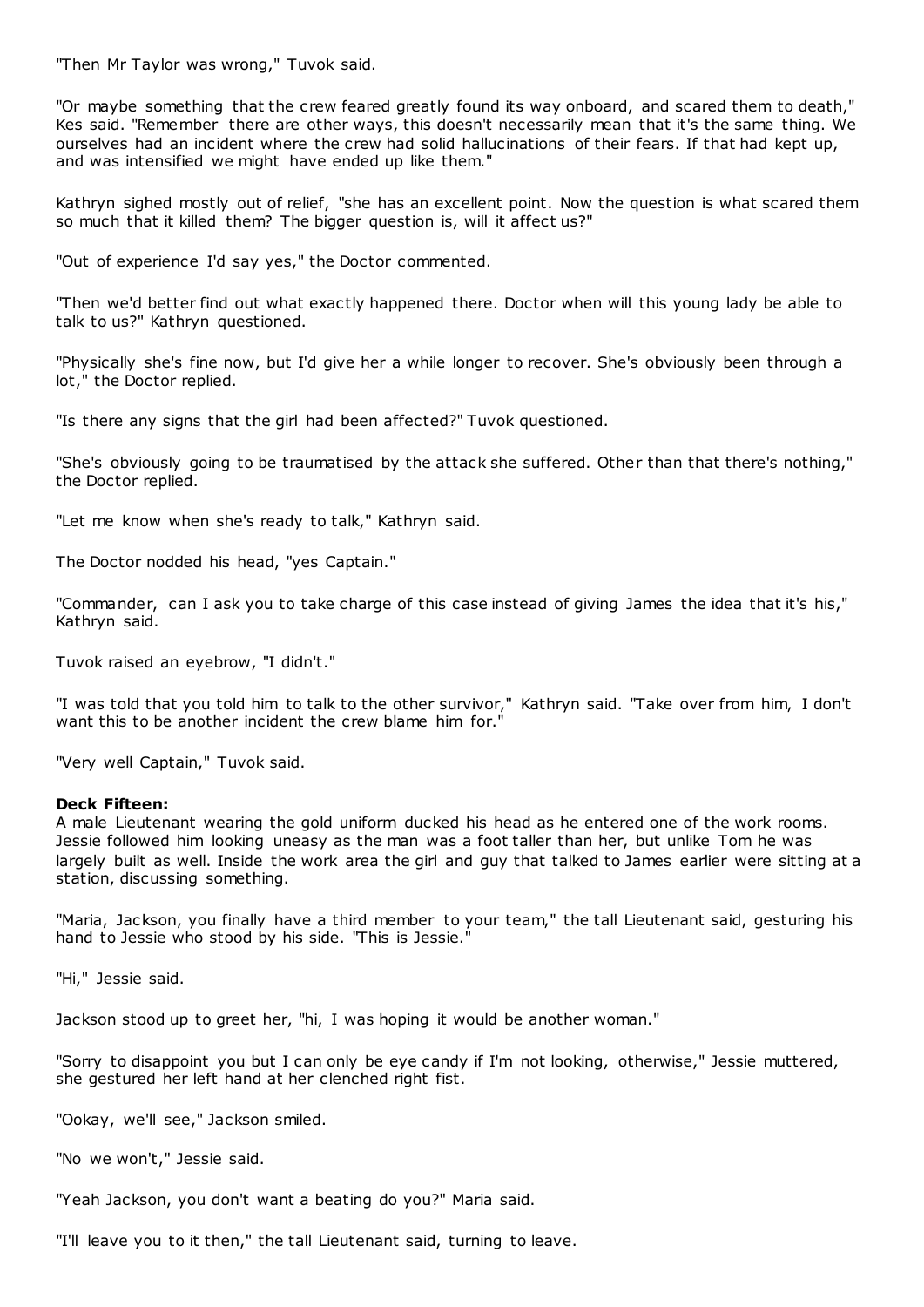"No I don't, but I believe that time's a great uh, tool for, you know," Jackson muttered, cringing each time he struggled to think of a word.

"Leave it Jack, she belongs to you know who," Maria muttered while turning to her station.

Jessie cleared her throat, "uh I don't belong to anybody. Who's you know who?"

Jackson backed away, raising his palms in front of him. "Oh woah, you go out with that strong guy."

"No, we're just friends. God," Jessie groaned. She went over to the unmanned station.

Maria shook her head, "so why did he choose you over thirty people? Oh and shoot that alien."

Jessie turned around pulling a face. "That alien was on a shooting spree, true he could have knocked him out but everyone was on edge cos of him. As for the Mess Hall you weren't there, so don't assume anything."

"It's funny you're defending him, people might think better of him if he was actually dating, in love with the girl he almost killed thirty people over. You could at least pretend you were dating, or admit you are," Maria said.

"Does she ever shut up?" Jessie muttered.

Jackson shrugged, "no." Maria elbowed him.

"Do you know where the nearest bathroom is?" Jessie asked.

"Yeah, but it's on Deck Eleven," Jackson replied.

Jessie groaned, "ugh, typical." She headed back out.

#### **Sickbay:**

Chakotay entered, he passed Kes on the way to the Doctor. He watched Tuvok talk with the girl who seemed a little calmer.

"Well, how is she?" Chakotay questioned.

"She's better, but shy," the Doctor smiled. "So far she hasn't said what happened."

"It's very important that we know," Tuvok said.

The girl looked down at her hands, she shyly shook her head. "I'm not sure."

"What do you mean?" Tuvok questioned.

"I didn't do it," the girl replied.

Chakotay stepped forward, "no one's accusing you of anything. We just want to know what happened. Did the person who attacked you have anything to do with what happened?" The girl shook her head. "Ok, maybe we should let her get some more rest."

"Agreed, she's been through enough grief," the Doctor said.

"Very well, if you think of anything that would be useful, contact me," Tuvok said. The girl nodded.

"Maybe somebody should give her a tour of the ship," Kes said as Tuvok passed her to leave.

Chakotay frowned, "you mean a tour of the rubble."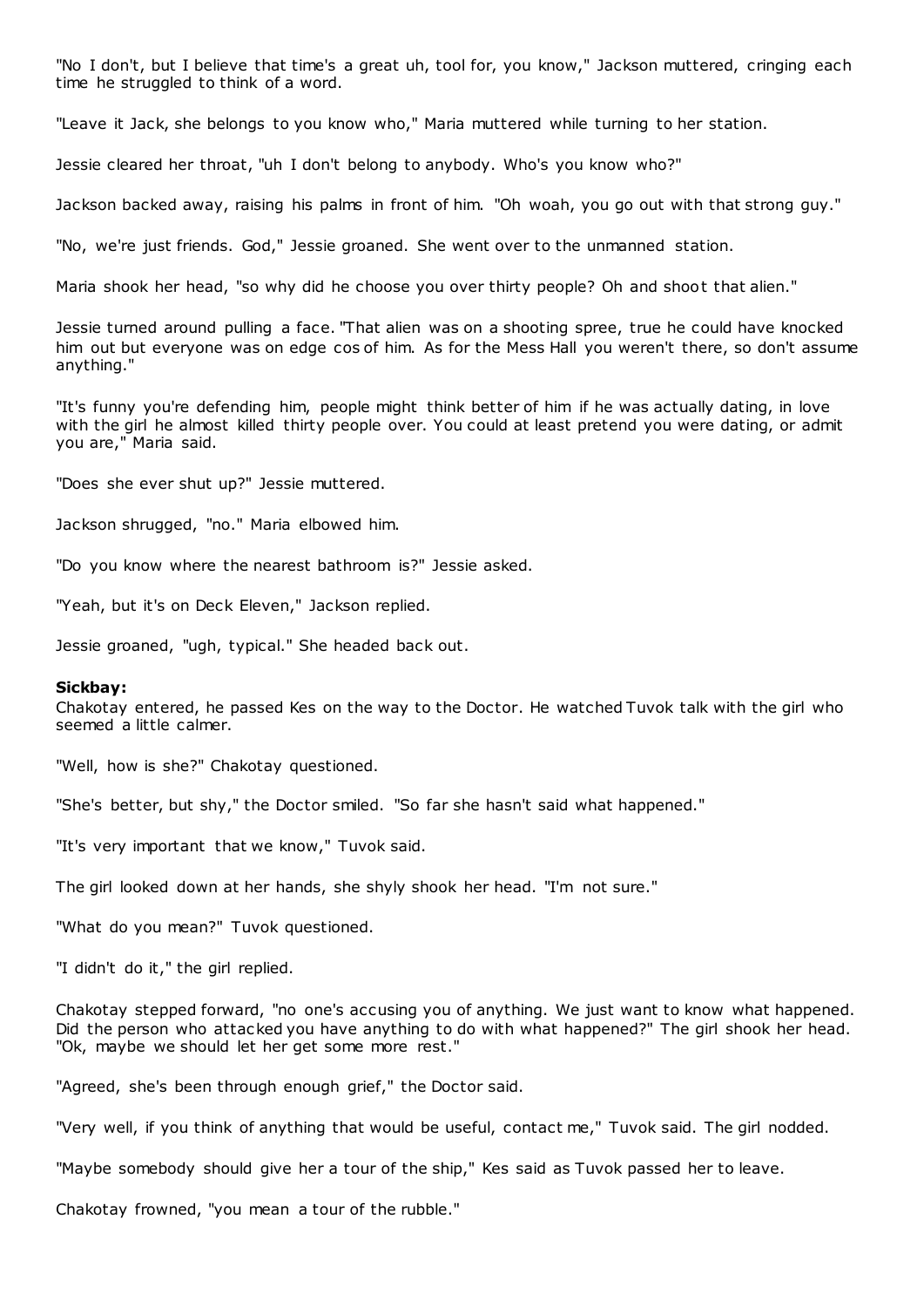"It's not that bad," Kes said. "She might tell us more if she feels more at ease."

"All right, are you volunteering?" Chakotay questioned.

"I'm afraid we've still got patients to treat. Would you believe we haven't gotten through half of the injured," the Doctor replied.

"So who should show her around?" Chakotay asked.

"Somebody just like her, maybe," Kes replied. "She might find it easier to talk with someone who understands her."

"I know just the person," Chakotay smiled.

#### **The Mess Hall:**

Faye and the girl walked through the only main doors. Straight ahead repair crewmembers were still working on the explosion damage. "This is uh, the Mess Hall. We eat here mainly."

"Hmm, what happened?" the girl asked.

"Uh, nothing that'll happen again," Faye uneasily replied. She lead her to the replicator. "I still don't know your name."

"Sada," the girl said.

"Ok um Sada, this makes food. Since you're a guest, you should be able," Faye muttered. "What do you like?" Sada shrugged. "Um, computer two small slices of thin crust tuna pizza, with small portion of fries. Two plates." Two plates of food appeared in the replicator.

"Oh, we had something, like that," Sada shyly said.

Faye handed one of the plates to her, they both walked over to one of the few tables still upright.

Neelix saw an opportunity to play morale officer and ambassador at the same time, so he rushed over to the girls. "Hello."

Sada gasped as she saw him, Faye tried not to giggle. "Oh, it's ok, he's Talaxian."

"Oh, hi Talaxian," Sada said.

"No that's his species," Faye said.

"My name's Neelix," Neelix cheerfully said as he sat down. "I get that response a lot."

"Oh I forgot drinks," Faye muttered, she stood up and went back to the replicator.

"I hear you had a rough time on your ship. Don't worry, Voyager's a safe haven," Neelix said. Right on cue a hanging damaged wall beam fell down a little and knocked a guy unconscious. Neelix didn't notice.

"I see that," Sada said.

"Oh, the damage yes, that contradicts what I said. It's safe now," Neelix said. "Now, did you have any friends aboard your ship?"

Sada shook her head, "no, they didn't like me."

"That's a shame, you seem nice enough," Neelix said. "It's probably cos some people don't understand shy people."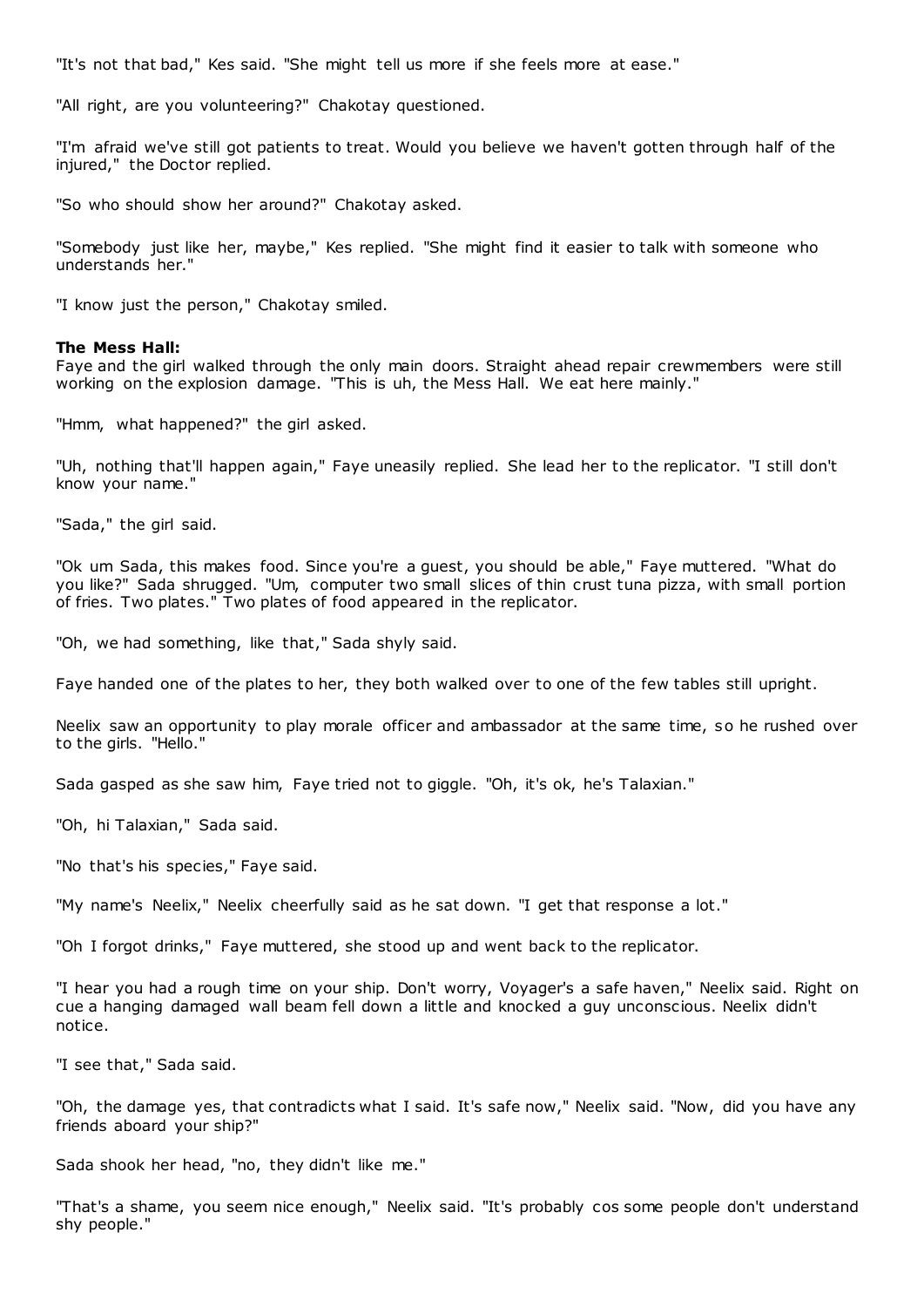"No, they blamed me," Sada muttered.

"For what?" Neelix asked.

Sada looked up at him, "everything."

"That must have been difficult," Neelix said, placing a hand on her arm. She jumped, then moved it away. "Oh I'm sorry, I do that to comfort people."

Faye meanwhile finally decided what drink to order, and ordered it. She felt something brush passed her, whatever it was it gave her goosebumps and a cold shudder. When she turned around she looked around to see what caused it, nothing seemed out of the ordinary. With that she picked up her drinks to rejoin Neelix and Sada.

"I see you two are getting along all right," he said.

"She, showed me around," Sada mumbled.

"Ah well, I'll leave you two girls to it. Excuse me," Neelix said. He stood up, turned around and then noticed the beam that had fell and the unconscious crewmember. "Oh, damn it." He walked off.

"Sorry, everyone gets creeped out by him," Faye said.

"Yeah, he only looked, it's ok," Sada said.

# **Deck Eleven:**

Jessie stood in one of the public bathrooms in front of the mirror. She kept fiddling with her hair as it just didn't look right to her. Then she lifted her top only slightly to examine her stomach, inspecting it to see if she was getting stretch marks yet.

The door opened, an unknown girl walked in. Jessie failed to notice her as she was too busy. She quickly turned to leave.

"Good, that's good," Jessie muttered to herself, then she turned to leave herself.

# **The Bridge:**

Kathryn stood with her hands on her hips, not looking very happy in the slightest. "I thought we were continuing on to drop those aliens off to their conference. They're already late."

"Yeah well, even with this distraction they'd still get there before their ship would have," Chakotay muttered, cringing slightly.

"Ugh, do you ever listen to me at all?" Kathryn grumbled, dropping herself in her chair.

"Of course," Chakotay said.

"Let me guess, you blame my hormones if you don't think I made a good command decision," Kathryn muttered. "So you do the opposite."

"That's not true," Chakotay said.

"Oh, are you going to lie to our child as well?" Kathryn muttered.

Chakotay sighed, "no of course not."

In: "Security to Tuvok."

"Yes Ensign," Tuvok responded.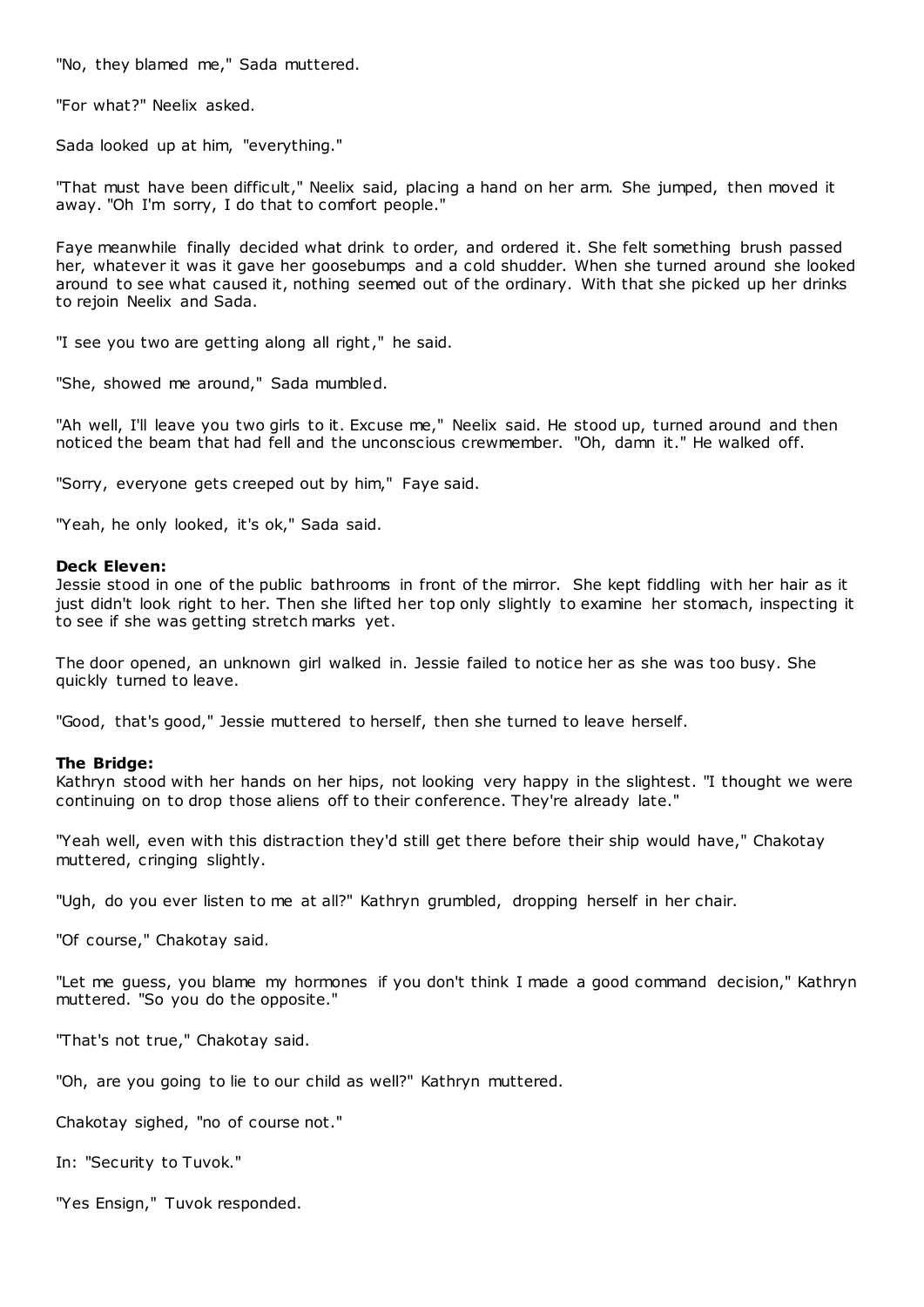In: "Our prisoner escaped."

"How?" Tuvok questioned.

In: "Neelix, he pushed him away when he was serving lunch."

"Ever thought of firing at the guy, or putting up the shield after Neelix is in? Imbec iles," Kathryn grumbled.

"Tuvok to all Security, the prisoner has escaped. Take him back to the brig immediately," Tuvok ordered. He stepped into the turbolift.

#### **Meanwhile:**

Faye and Sada walked down a quiet corridor, straight ahead of them was the turbolift. "It's nice here, without the... uh damage anyway."

"Yeah it's not so bad," Faye said. "Did those people really bully you cos you were shy?"

"I don't know, they blamed me for, things," Sada replied, trying to avoid the question. "Do people treat you differently?"

"One guy does. He usually makes jokes, teases me," Faye replied. "Other than that, some people are nice enough. Tuvok doesn't usually understand shyness."

Yanan ran around the corner, almost running into the back of them. His face turned pale when he realised one of the girls he nearly bumped into was Sada. "You," he trembled.

Sada stared at him in fear, she moved to hide behind Faye.

"Keep her away from me," Yanan stuttered, backing away. James and two other Security arrived behind him.

"I didn't do anything," Sada said.

Yanan turned around and walked into James. He took a hold of his arm, "come on, you're going back. I know Neelix's food is bad, but you didn't have to push him over."

"You don't understand," Yanan stuttered, st ruggling in his strong grip. "You have to get rid of her, she'll kill us all! Let me go, I need to get away. Let me go! She's a killer!"

Sada pressed her hands against her face, shaking her head violently. Faye looked at her with her own eyes widened, she tried to lead Sada toward the turbolift. Her hands felt cold as she touched her skin.

James dragged Yanan in the other direction, the other two guys just watched. "Tell Tuvok we got him." They stared blankly at him. "Ok don't tell Tuvok."

One tapped his commbadge, "Clark to Tuvok. We caught him, no thanks to freak boy aggravating him."

James shook his head, not believing what he was hearing. He pulled Yanan into a turbolift.

"Good one, he couldn't hit you or anything," the other guy sniggered.

Faye and Sada went into the turbolift, Faye felt very uneasy as she stood beside the trembling girl. Something about her frightened her, it wasn't the fact that she couldn't hear a word she thought. It was earlier feelings she had that she couldn't explain. She was hiding something, something dark and dangerous.

#### **The alien ship:**

An awayteam hung around the bridge, a few stood working on the stations.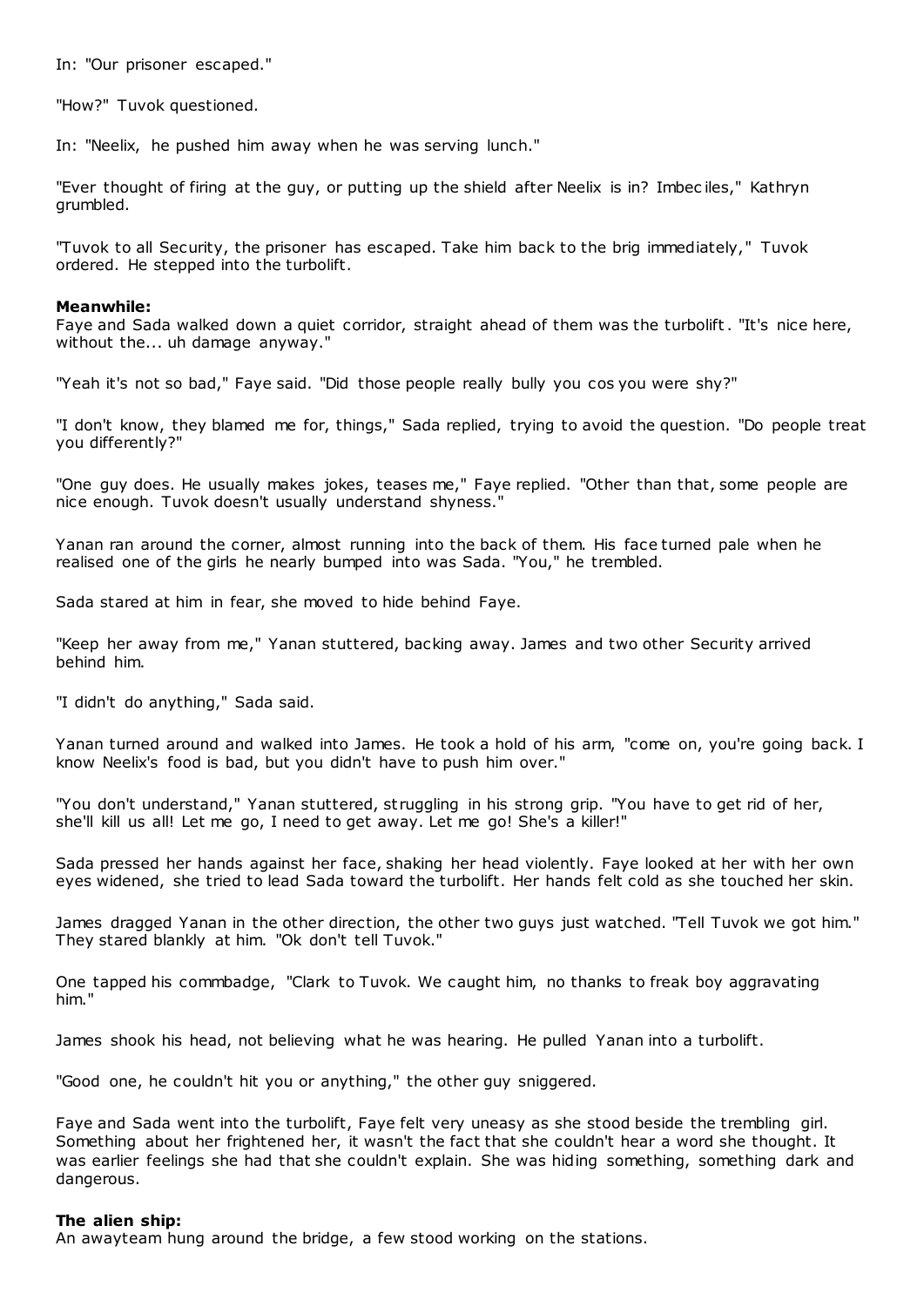"Damn," Tom muttered, slamming his hand on the console. "There's nothing here. They didn't pick up anybody, no contact with anyone for about two weeks. They just were a science vessel on their way home from studying a binary star system."

"Nothing peculiar about it?" Harry mumbled, while reading what was on his panel.

"If there is we won't know about it unless we go. Doesn't it usually happen then?" Tom questioned.

"What?" Harry muttered.

"You know, where we get effected as well. Curiosity always nearly kills the Voyager cats," Tom said.

"True," Harry said. "Strange."

"Oh have you found something?" Tom asked as he stood by his side.

"There's something strange about these final logs," Harry replied. "They make reference to a dead crewmember, and an it. Every one of them says stuff like 'it all started when it joined the crew'."

"It? Nice, some people call people an it if they don't understand them," Tom said.

"What you mean something small like their sense of humour, or a strange ability they shouldn't have?" Harry questioned with a raised eyebrow.

"Second, people called James an it for example," Tom replied. "Check the other logs."

"I have, that's what I mean. Every one of them mentions this it in that way. Only a few crewmembers have no logs at all, strangely our survivors are two of those," Harry said.

"Are you thinking what I'm thinking?" Tom asked, looking a little queasy as he held his stomach.

"I'm looking to see what they're referring to, then we figure out who they're talking about and if it had anything to do with what happened," Harry replied.

"Obviously not," Tom said. "I was thinking of getting a sandwich, and some chips."

Harry rolled his eyes, "the ship's got twenty corpses lying around, and you're thinking about sandwiches. You don't even look well."

"Oh that was cos I remembered one of the guys after I thought it," Tom said.

"Fine," Harry groaned. "I'll check the crew manifest, that might tell us who they're referring to. They said when it joined the crew, so maybe the latest crewmember is who they're talking about."

"Good, but that won't tell us if the person's a killer or not," Tom muttered.

"I did mention a dead crewmember didn't I? The Captain said she died strangely, and looked like something he'd never seen before," Harry said.

"Hmm that's familiar," Tom said.

"Exactly," Harry said. He frowned, "great, the most recent crewmember was our guy in the brig. Three others joined before him, one was the girl. Funnily enough the girl who died first was in that group."

"So what exactly? The logs said 'when it joined the crew', doesn't mean it was most recent," Tom said.

Harry sighed, "great, we're back to square one."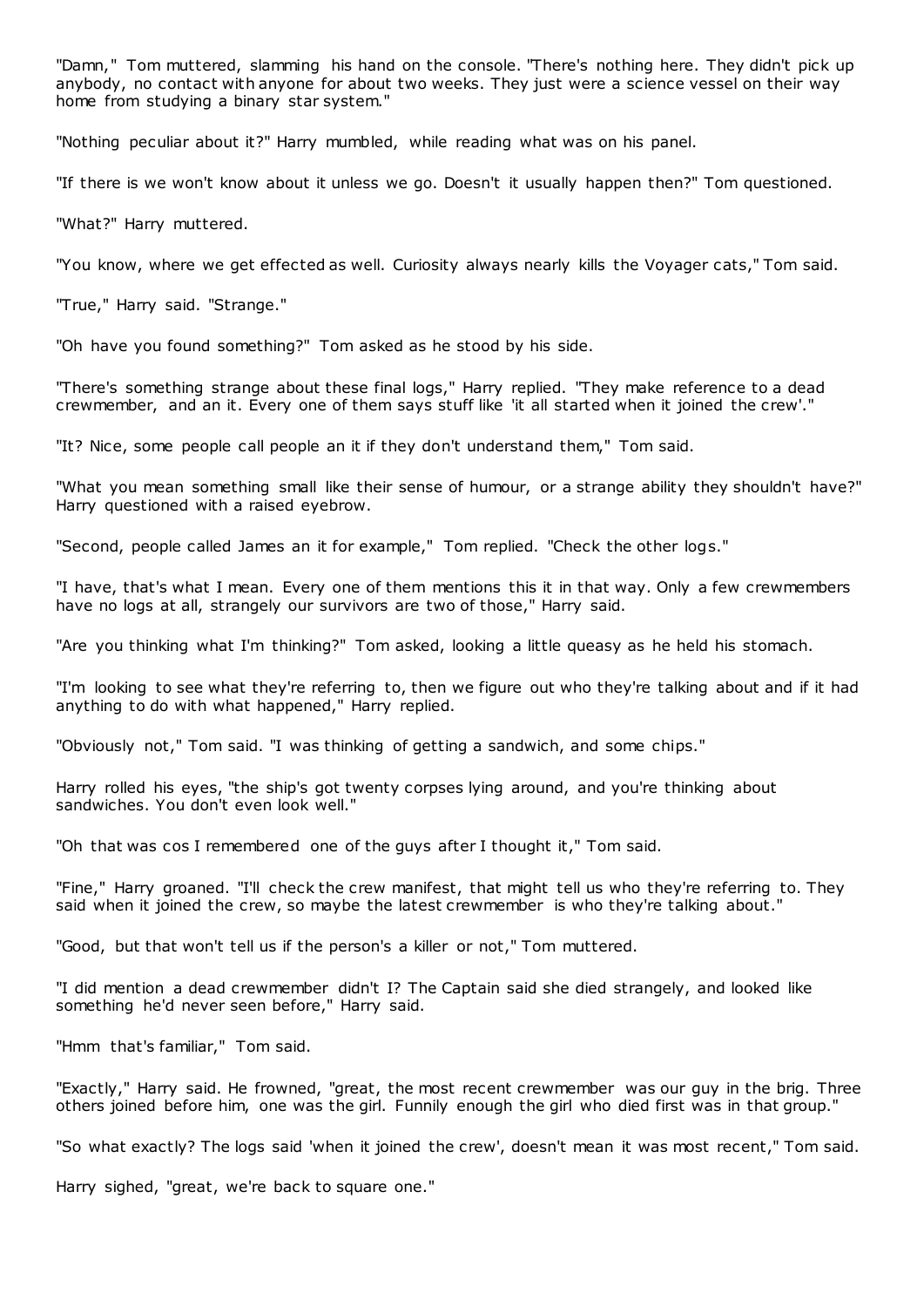# **The Mess Hall:**

A couple of hungry crewmembers waited, some impatiently in front of the kitchen. Two crewmembers were busy working on the replicator.

"Damn I'm starving, how come he's always around when we have food already?" one man moaned, rubbing his empty stomach.

Kes appeared amongst the group, "what's going on?"

"We're waiting for Neelix, the replicator's broken," a crewmember replied.

"I'll get him," Kes said. She walked around into the kitchen area, "Neelix?" She tripped over him as he lay face down on the floor. "Ohno, Neelix. Sickbay, medical emergency."

# **Sickbay:**

The Doctor shook his head, he walked away from Neelix's biobed. "I don't understand this. I scanned him after his incident in the brig, and he was fine."

Kes shook her head, "this doesn't make any sense. What caused him to collapse?"

"It looks like a mild case of what happened with the aliens," the Doctor sighed. "Something frightened him enough to make..."

Two crewmembers stumbled in, carrying somebody between them. "Doctor!"

Kes and the Doctor rushed over as they placed him on the biobed. "What happened?" Kes asked.

"We found him in the Jeffries Tube on Deck Seven," the girl replied. She and the Doctor carefully rolled the newest victim onto his back. Kes gasped and backed away. His face was contorted with the same terrified expression that the alien victims had.

"Cortical stimulator," the Doctor ordered.

Kes quickly passed him the item. He put it on the man's forehead.

"What happened to him?" the girl asked shakily.

"Same with Neelix, high stress and anxiety levels," the Doctor replied. "They're higher than Neelix though, Kes!"

Kes quickly injected the victim with a hypospray. Life appeared in his eyes again, he screamed hysterically. Then he realised where he was, calming down enough to stop screaming. He trembled violently, his eyes shifted nervously.

"It's all right, you're safe now," the Doctor said. "Try to breathe normally, relax, your heart rate is too high." The man tried to do as he said.

"I don't think it's a good idea to ask what happened just yet," Kes said nervously. "Will Neelix react the same way when he wakes up?"

"He reacted different. It appears that he fainted before the damage was done, that saved him from this trauma. He still will be frightened when he wakes up, Jacobs seemed to freeze in fear in laments terms," the Doctor replied. He patted the man on the arm. "It's ok, just breathe slowly, steadily."

# **Meanwhile, Deck Nine:**

Jessie stepped out of the turbolift, she passed by a group of gossipy crewmembers while on her way to the Security Office.

"Really wow? So that's two babies on their way, Janeway and the girl," one guy said.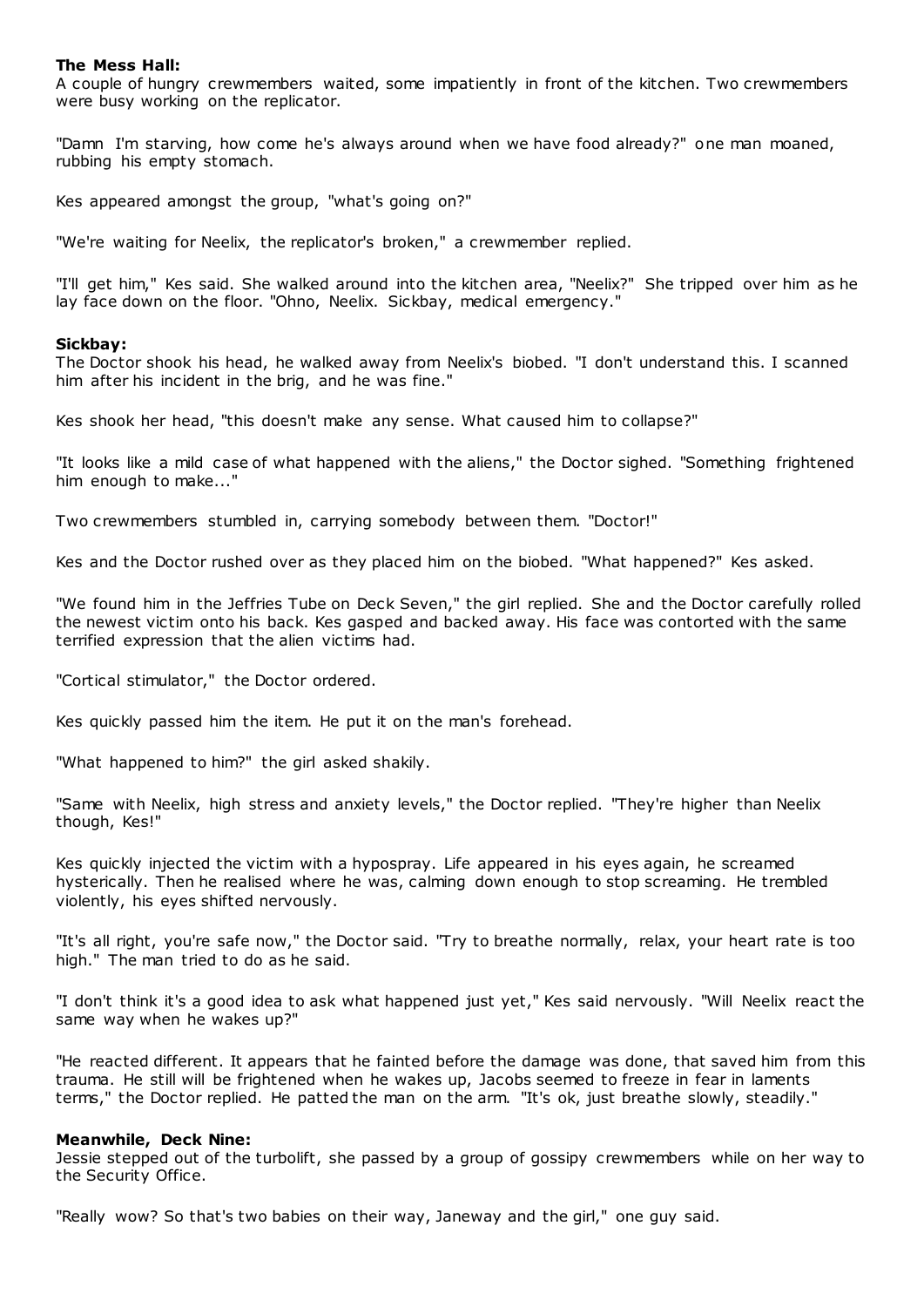"Didn't you figure out who she was?" a girl questioned.

The girl from the bathroom shook her head, "I haven't seen her before."

Jessie frowned as she turned the corner, she stopped to listen in.

"She had dark hair, she was short. I dunno, can't say anymore than that."

Jessie's eyes widened, she peeped her head around the corner, then back again. "It can't be, I've never seen her before."

"Oh, black hair, rumour has it that girl who dates the guy in Security is pregnant. She certainly has gained some weight," a guy said.

Jessie growled, "still look better than you do."

"Woah really. They don't date you know, just friends. How disgusting is that," the girl smirked.

"I know. If you're slutty enough to sleep with your best friend, and in this day and age get pregnant with him, you can't be all there can you?" a girl said.

"Tell me about it," a guy said.

Jessie pouted as she turned to go into the Security Office. She found James salvaging the pieces of his desk. He knelt down to pick up something. "Hey." He turned around, his face lit up.

"Hey Jess."

"Just thought you'd like to know that I turned down another job," Jessie said. "If I stayed on Deck Fifteen any longer you would have received a murder report.

James smiled sympathetically, "yeah I know the feeling. A lot of people are getting on my nerves lately, I've been good about it though."

Jessie walked over to him, "I know, I'm so proud of you, you know. I would have punched someone by now in your position."

"Thanks, not sure I deserve it though," James sighed. He looked down at the broken frame in his hands. "I left this in the drawer, I hadn't picked a picture for it yet."

"Just remember if I'm in it it has to be a good one. There's a lot of pictures of me with a bad hair day or look half asleep," Jessie said. "Tell me from now on to keep my mouth shut when posing."

"Don't be silly, you're very photo friendly," James said. "What's wrong, you look a bit..."

Jessie sighed, "just people gossiping about me being pregnant. A girl seems to be claiming that she saw me, she doesn't know me but described me enough for them to mix rumours. Apparently I'm a slut for it."

"Don't let them get to you Jess, you know it's not true," James said. He pulled a face, "not the pregnant part, the slut part."

Jessie laughed a little, shaking her head. "I gathered."

"I think in a few months all of this will be over," James said. "We just have to put up with it until then. Or we could just tell everyone, it won't be as gossip worthy if they know it's true."

"James I don't want to be known as the slut who had a baby with her friend," Jessie muttered. "I know we're together but if we tell them that, or not they'll still think it."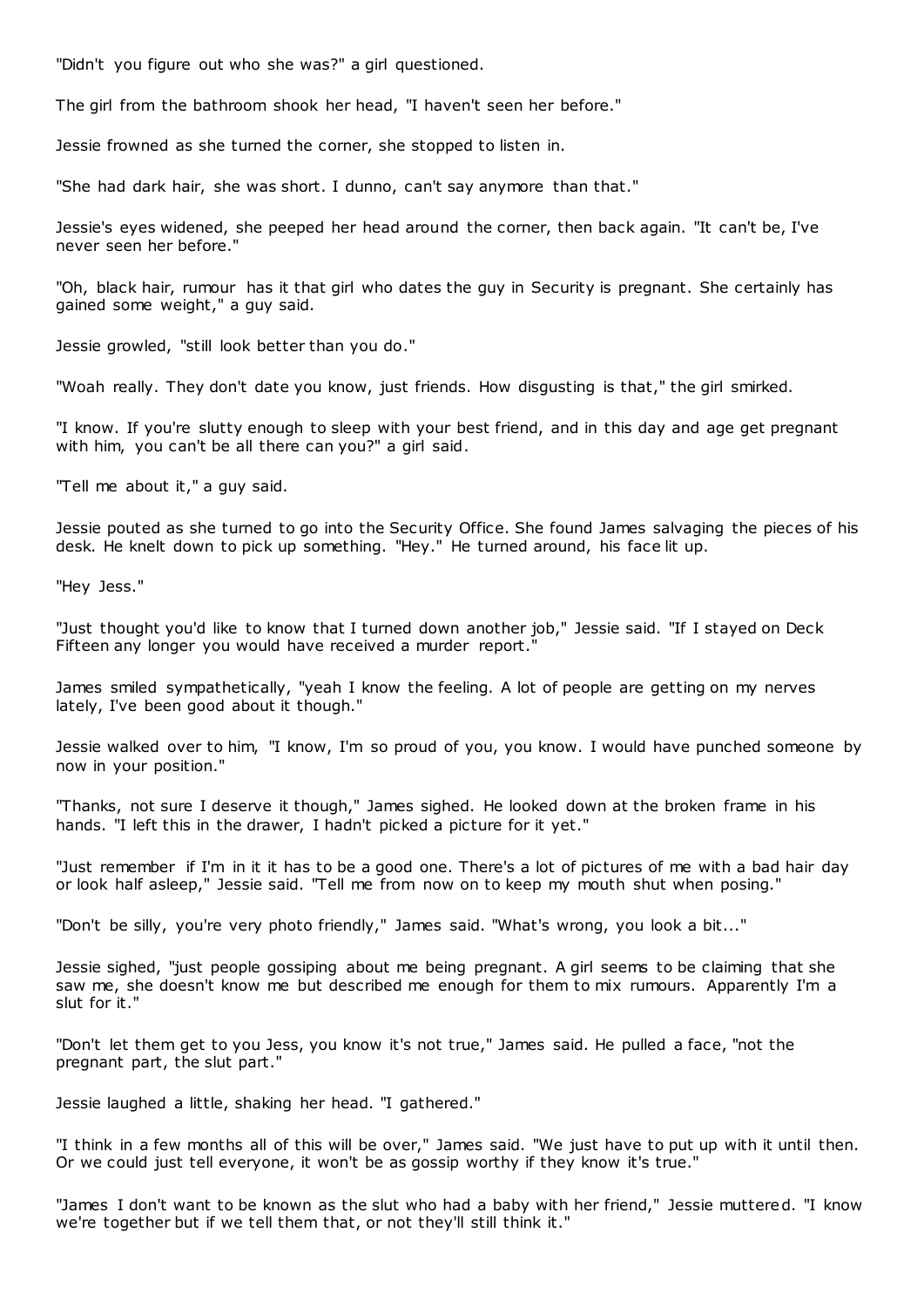"When the baby's born they're going to notice," James said.

"I know that," Jessie groaned. "I don't know what to do. I'm just going to get bigger, more people are going to think it, then people will start looking at me funny. It's already seeable."

"Maybe people will be nicer when a baby's around. Think about it, no one likes to talk nasty around a child," James said.

Jessie sighed, "yeah, but what do we do for the next four months? I can't take maternity leave for another three or so, I can't find a job I can actually do that'll hide me away. I'm at my wits end about this."

"Jessie, take the Counselling job," James said. She shook her head. "You'd be great at that, I promise you."

"Not after what happened," Jessie muttered.

"I still do this job despite that," James said.

"You haven't got a choice, this is a punishment," Jessie said. "What am I going to tell Janeway in two weeks, the only thing I'm good at is wasting space."

"You know that's far from the truth," James muttered. He put an arm around her, pulling her closer to him. "Don't say that I'm biased and stuff, cos I have to think these things to be in the position to be biased in the first place. I think you're amazing, you can do a lot of jobs aboard ship, you're just put off by morons who don't know what they're talking about. Who are you going to listen to, me or them?"

"You," Jessie replied.

"You know, that part sounded like me being bossy didn't it?" James smirked at her.

Jessie smiled, resting her head on his shoulder. "Now that you mention it."

"The job you take for the next few months can be temporary, remember? Let them gossip, and if you do decide to murder someone I'll hide the report," James said.

"I'll keep looking," Jessie said.

"Good, now I have to go and talk to our prisoner. Will I see you again before the shift ends?" James questioned.

"More than likely," Jessie replied.

"Great, I'll be here again shortly until then. See you later," James said. He headed for the door.

**Captains Log Supplemental: Finally we've arrived at that planet where the aliens hope to negotiate their treaty. I've warned them that they'd better succeed or I'll make them pay, they laughed like I was joking. Imbeciles. Anyway the alien ship we rescued two people from has been towed with us as, surprise surprise, similar things started happening here and we couldn't just stop investigating. One of these days we will succeed where the Enterprise D failed, you know actually leave a cursed ship alone for bloody once, or at least not act surprised if the same happens during investigations.**

Chakotay and Tuvok emerged from the turbolift, they were surprised to find Kathryn directly in front of the door, waiting for them. "Well, are they gone?"

"Yes they left an hour ago," Chakotay replied.

"Good, let's get out of here," Kathryn muttered. "Tom."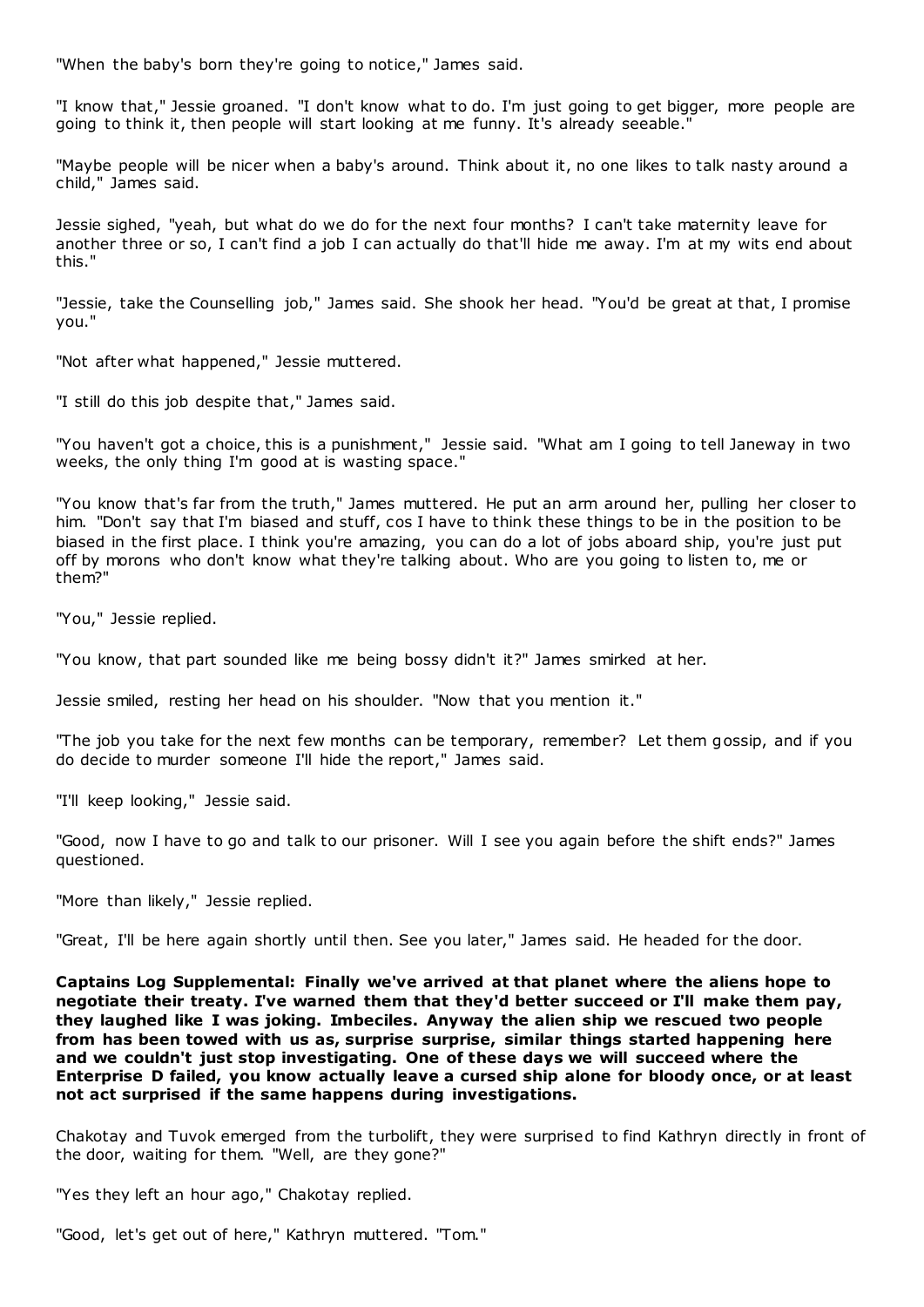Danny pulled a face while looking back at her, "er Tom's on that ship, I'm at the helm."

"Oh whatever," Kathryn groaned.

In: "Sickbay to Captain Janeway."

Kathryn tapped her commbadge, "what now?"

In: "Neelix has woken up, both he and the other victim have some unsettling news."

"I'm on my way," Kathryn said, pushing passed Tuvok and Chakotay so she could get into the turbolift.

#### **The Brig:**

James entered to find Faye standing, talking to Yanan. They both turned to look at him.

"Huh, what are you doing here?"

Faye looked back at Yanan, "it's just as I thought, one of these two killed the crew. I know who now."

"You're saying it was the girl?" James questioned. "If that's so why did Yanan escape?"

Yanan fidgeted slightly, looking a little embarrassed. "When your chef decided to visit me I saw her, standing behind him. She smiled at me in such a way, I'll never forget that smile."

"Nobody reported seeing her then, she was with Faye," James frowned.

"She left her mark on him, like she did with me. Only people marked can see her, her other half," Yanan muttered.

James turned to Faye, "is that what you sensed then, her other half?"

She nodded, "Sada herself split into two, her good and evil side. She has unusual telepathic powers. This is probably why I couldn't hear her, she unintentionally blocked me."

"Her good self, is she aware of this evil persona?" James questioned.

"More than likely. She keeps saying she didn't do anything when nobody even hints that they think it was her. She's probably too scared of it to even try to do anything about it," Faye replied.

"Where is she now?" James asked.

"I dropped her off in her quarters," Faye replied.

"Ok, you tell the Captain or Chakotay, I'll go and do something," James said, turning back around to leave.

"Do what?" Faye shrugged.

"If you intimidate her you'll end up like our crew," Yanan said. "The crew must have snapped because they were all marked like me, and beat her. No doubt that was her revenge."

#### **Sickbay:**

"So what are you saying?" Kathryn questioned, frowning at the headache she now had.

"Our replicator is for medical use, not for coffee," the Doctor replied. "Now will you please?"

"I know, I know, If this girl is projecting herself around the ship, attacking the crew like this, what can we do?" Kathryn questioned. "It's not like we can lock her in the brig."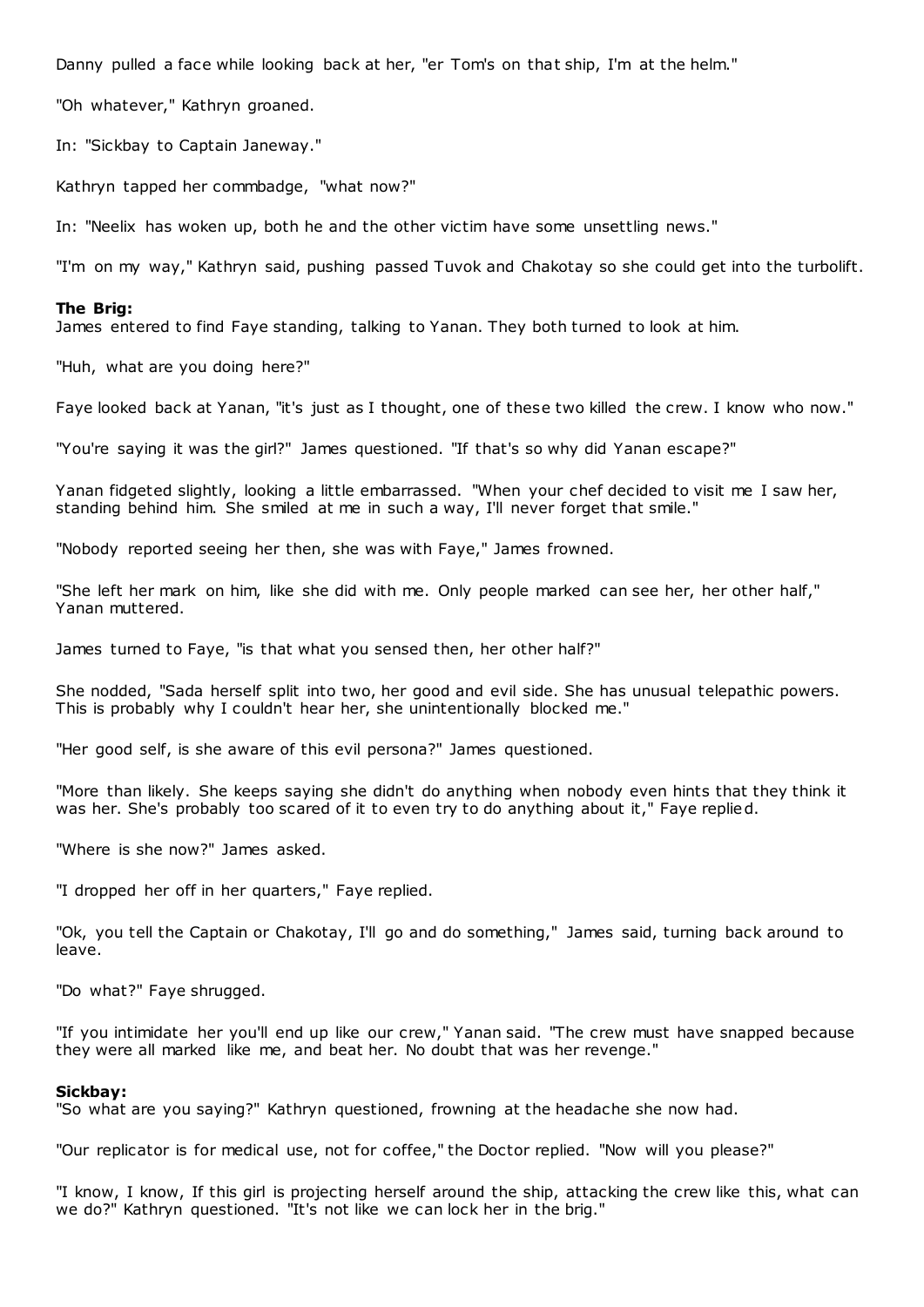Kes sighed, "the alien crew probably tried to deal with it with violence, and it killed them."

"What did I do to annoy her?" the man who was brought in earlier asked.

"Me too?" Neelix added on.

"I don't know. If you offered her your food you would have actually been dead," Kathryn muttered.

Neelix pouted, "if you don't like my cooking, fire me and get someone else."

Kathryn growled, "I did, you took it as a joke and made the replacement cry!"

"I didn't do anything to make him cry, oh I may have been chopping onions," Neelix said sheepishly.

Kes sighed, "we're going off track."

"Yes we are, computer locate Sada," Kathryn said.

The computer responded, "Sada is no longer aboard the ship."

"Where did she go?" Kathryn asked.

#### **The Bridge:**

"We're clear of the planet," Danny said.

Chakotay sat down in his chair, "set a course for the Alpha Quadrant, warp six."

James ran out of the turbolift next to Harry, "Chakotay, the Finians and Sykians are in danger."

"What, why?" Chakotay said.

"Trust me on this, we need to go back," James said. "The killer, she transported to the planet at the same time as them."

"She, I thought it was the guy," Danny muttered, glancing back at Chakotay. "Should I engage or not?"

"Are you certain she did?" Chakotay questioned.

"Oh I'm sure," James replied.

"Danny, change course back to the planet," Chakotay ordered. "You better be right James."

Faye ran out of the other turbolift breathing heavily, she stopped to lean on Tuvok's station. "We... need... to... go back... to... planet."

James looked at her, "uh Faye."

"What?" Faye muttered angrily. She turned to look at him back, "oh crap, I didn't have to run, did I?"

"No you guys could have just contacted the bridge," Danny pointed out, smirking slightly.

"Aaaw man, so not worth it," Faye moaned, sliding her back down the station.

"Tuvok send a team to the transport point, find her," Chakotay said.

"You can't do anything to her, her other half won't take kindly to it," Faye mumbled.

Chakotay looked confused, "ok, what did I miss? Just go Tuvok."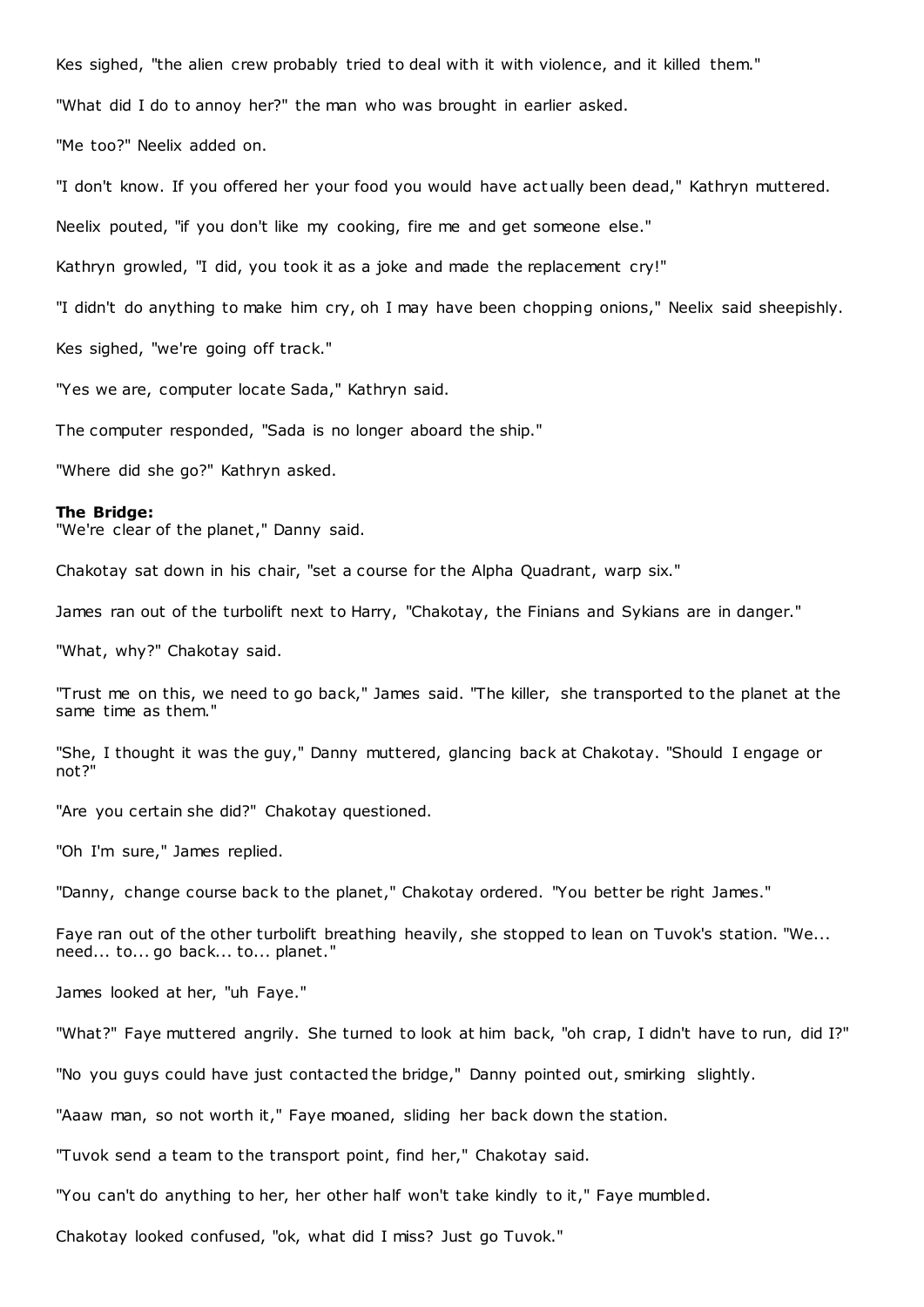"Aye Commander," Tuvok nodded, he stepped into the turbolift. "Taylor, you're with me."

"Ugh damn," James groaned, following him.

### **The planet:**

James, Tuvok, Tom, Harry and a few security people rematerialised in a large meeting room. They were shocked to find over twenty Finian and Sykians lying on the floor, or collapsed at the tables they sat, all with the same traumatised looks on their faces.

"Span out, she must be here somewhere," Tuvok commanded. The team all split up to search the room, and corridor outside.

"I don't get it. They're all..." Tom stuttered. "If she works this fast, how come we didn't get this."

James walked toward the corner, looking up at the ceiling. "Maybe this'll answer our questions." Everyone turned to look where he was looking, there in the top corner was a security camera.

# **Later in the Conference Room:**

The Senior Staff sat around the table while James and Tom stood by the wall panel. A picture of the hall was on it, about twenty people were on it that seemed normal but frozen.

"I've got to warn you, if you're easily freaked out by horror films and such, look away now," James said.

"I'd give it a 15 rating," Tom added on. James rolled his eyes, then turned to press a button on the panel. The people on it started moving.

"The alien ship is preparing to beam down the ambassadors," one rough male voice said.

"When this is over we should offer them a payment for their time," a gentler male voice said.

A female voice spoke up as a woman walked into view, "Voyager, we're ready."

The remaining Finian and Sykian's rematerialised. In the parallel corner to the camera Sada appeared. Nobody seemed to notice her. For a couple of minutes the Sykians and Finians talked aggressively, after five minutes they were yelling obscene insults at each other.

Sada meanwhile pressed her hands against her face, lowering her head.

Malek, the lead Sykian began screaming loudly, his face was filled with fear. Then it became distorted like an unseen force was stretching the skin on his face, his screams only got louder and louder.

People around him backed away, unsure what to do about it. The room got even more chaotic, this only made his screams and Sada's reactions stronger. His skin started drying up, the pupils in this eyes changed to a ghostly grey colour. Eventually after a total of ten minutes of screaming, his limp body fell to the ground.

One man noticed Sada in the corner, he pointed at her, "it's her, it's got to be her! She must be another of those demons!" The entire room suddenly turned on her, a few people began to suffer the same fate as Malek as they moved forward to get their hands on her.

She screamed hysterically before running away from them, of course they attempted to chase her. Most of them stopped as they began suffering as well. Only five were seen running after her in one piece.

James stopped the video by pressing a button. A lot of the staff looked uneasy.

"What was she?" Kathryn questioned.

"I didn't find anything abnormal about her," the Doctor replied.